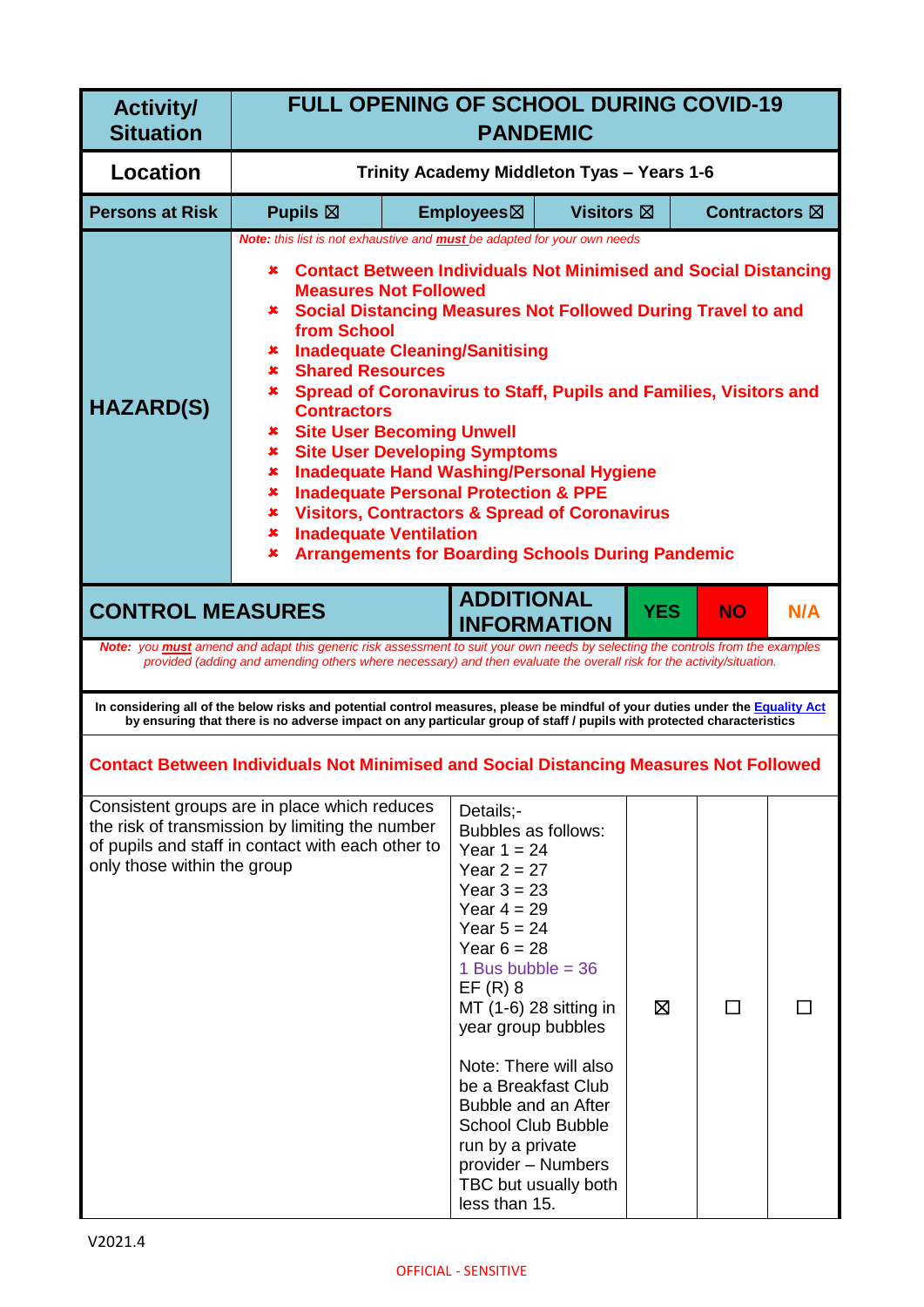| The school keeps a record of pupils and staff in<br>each group, and any close contact that takes<br>places between children and staff in different<br>groups                                                                                                                                                                                        | Timetables are in<br>place. Any close<br>contact outside of<br>bubbles will be<br>reported by teachers<br>and logged by the<br>Head of School.<br>This should be a<br>proportionate<br>recording process.<br>Schools do not need<br>to ask pupils to<br>record everyone<br>they have spent time<br>with each day or ask<br>staff to keep<br>definitive records in<br>a way that is overly<br>burdensome                                                                                                                | ⊠      | ΙI           |   |
|-----------------------------------------------------------------------------------------------------------------------------------------------------------------------------------------------------------------------------------------------------------------------------------------------------------------------------------------------------|------------------------------------------------------------------------------------------------------------------------------------------------------------------------------------------------------------------------------------------------------------------------------------------------------------------------------------------------------------------------------------------------------------------------------------------------------------------------------------------------------------------------|--------|--------------|---|
| Distinct groups or 'bubbles' that do not mix are<br>maintained which makes it quicker and easier<br>in the event of a positive case to identify those<br>who may need to self-isolate and to keep that<br>number as small as possible                                                                                                               | As above, there are<br>6 bubbles, plus the<br>bus and before and<br>after school club                                                                                                                                                                                                                                                                                                                                                                                                                                  | ⊠      |              |   |
| Primary schools may be able to implement<br>groups that are the size of a full class. If that<br>can be achieved, it is recommended, as this<br>will help to reduce the number of people who<br>could be asked to isolate should someone in<br>the group become ill with coronavirus (COVID-<br>19).                                                | Circumstances need<br>to be assessed and<br>if class-sized groups<br>are not compatible<br>with offering a full<br>range of subjects or<br>managing the<br>practical logistics<br>within and around<br>school, you can look<br>to implement year<br>group sized<br>'bubbles'<br>Whilst children will<br>spend the majority of<br>time in their class<br>bubble, we will have<br>2 bubbles<br>consistently eating<br>lunch at the same<br>time at either end of<br>the hall e.g.<br>1. Y1&2<br>Y3&4<br>2.<br>Y5&6<br>3. | ⊠      | ΙI           |   |
| In the younger years in Secondary Schools<br>(key stage 3), schools may be able to<br>implement groups that are the size of a full<br>class. If that can be achieved, it is<br>recommended, as this will help to reduce the<br>number of people who could be asked to<br>isolate should someone in group become ill<br>with coronavirus (COVID-19). |                                                                                                                                                                                                                                                                                                                                                                                                                                                                                                                        | $\Box$ | $\mathbf{L}$ | ⊠ |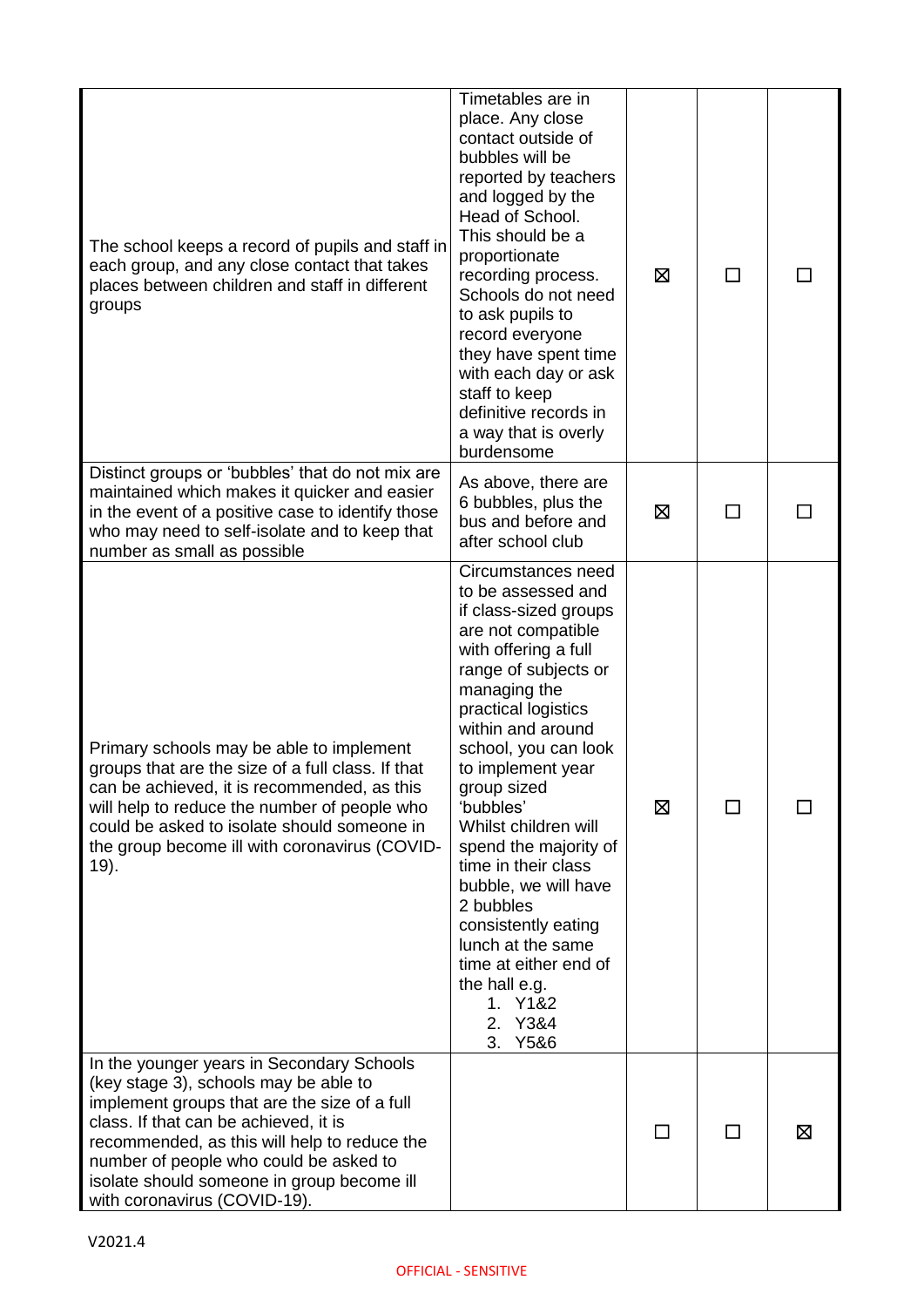| In Secondary Schools, and certainly in the<br>older age groups at key stage 4 and key stage<br>5, the groups are likely to need to be the size<br>of a year group to enable schools to deliver the<br>full range of curriculum subjects and students<br>to receive specialist teaching. If this can be<br>achieved with small groups, they are<br>recommended |                                                                                                                                                                                                                                                                                            |   |   | Σ |
|---------------------------------------------------------------------------------------------------------------------------------------------------------------------------------------------------------------------------------------------------------------------------------------------------------------------------------------------------------------|--------------------------------------------------------------------------------------------------------------------------------------------------------------------------------------------------------------------------------------------------------------------------------------------|---|---|---|
| Whatever the size of the group, they are kept<br>apart from other groups and older children are<br>encouraged to keep their distance within their<br>groups                                                                                                                                                                                                   | Staff will ensure<br>older children social<br>distance and front<br>facing desks have<br>been set up to<br>facilitate this in Yrs<br>2-6. Bubbles will<br>keep apart but it is<br>accepted that this is<br>difficult within Y1.                                                            | ⊠ |   |   |
| Schools with the capability to do it should take<br>steps to limit interaction, and the sharing of<br>rooms and social spaces between groups as<br>much as possible                                                                                                                                                                                           | Each bubble has<br>their own allocated<br>room, outdoor space<br>and hall time for<br>lunch.                                                                                                                                                                                               | 区 |   |   |
| It is recognised that younger children will not<br>be able to maintain social distancing, and it is<br>acceptable for them not to distance within their<br>group                                                                                                                                                                                              | Y1 aware                                                                                                                                                                                                                                                                                   | ⊠ | П |   |
| Schools keep children in their class groups for<br>the majority of the classroom time, but also<br>allow mixing into wider groups for specialist<br>teaching, wraparound care and transport                                                                                                                                                                   | There will also be a<br><b>Breakfast Club</b><br>Bubble and an After<br><b>School Club Bubble</b><br>run by a private<br>provider (only<br>business)- Numbers<br>TBC but usually both<br>less than 15.<br>1 Bus bubble = $36$<br>$EF(R)$ 8<br>MT (1-6) 28 sitting in<br>year group bubbles | ⊠ |   |   |
| Siblings may be in different groups                                                                                                                                                                                                                                                                                                                           | There are a number<br>of siblings in<br>different bubbles.                                                                                                                                                                                                                                 | ⊠ | □ |   |
| Teachers and other staff operate across<br>different classes and year groups in order to<br>facilitate the delivery of the school timetable                                                                                                                                                                                                                   | Limited number of<br>staff work across<br>bubbles in order to<br>support teaching<br>and learning e.g.<br>We do have PPA<br>teachers who will<br>work in no more<br>than different<br>classes each<br>afternoon and will                                                                   | ⊠ |   |   |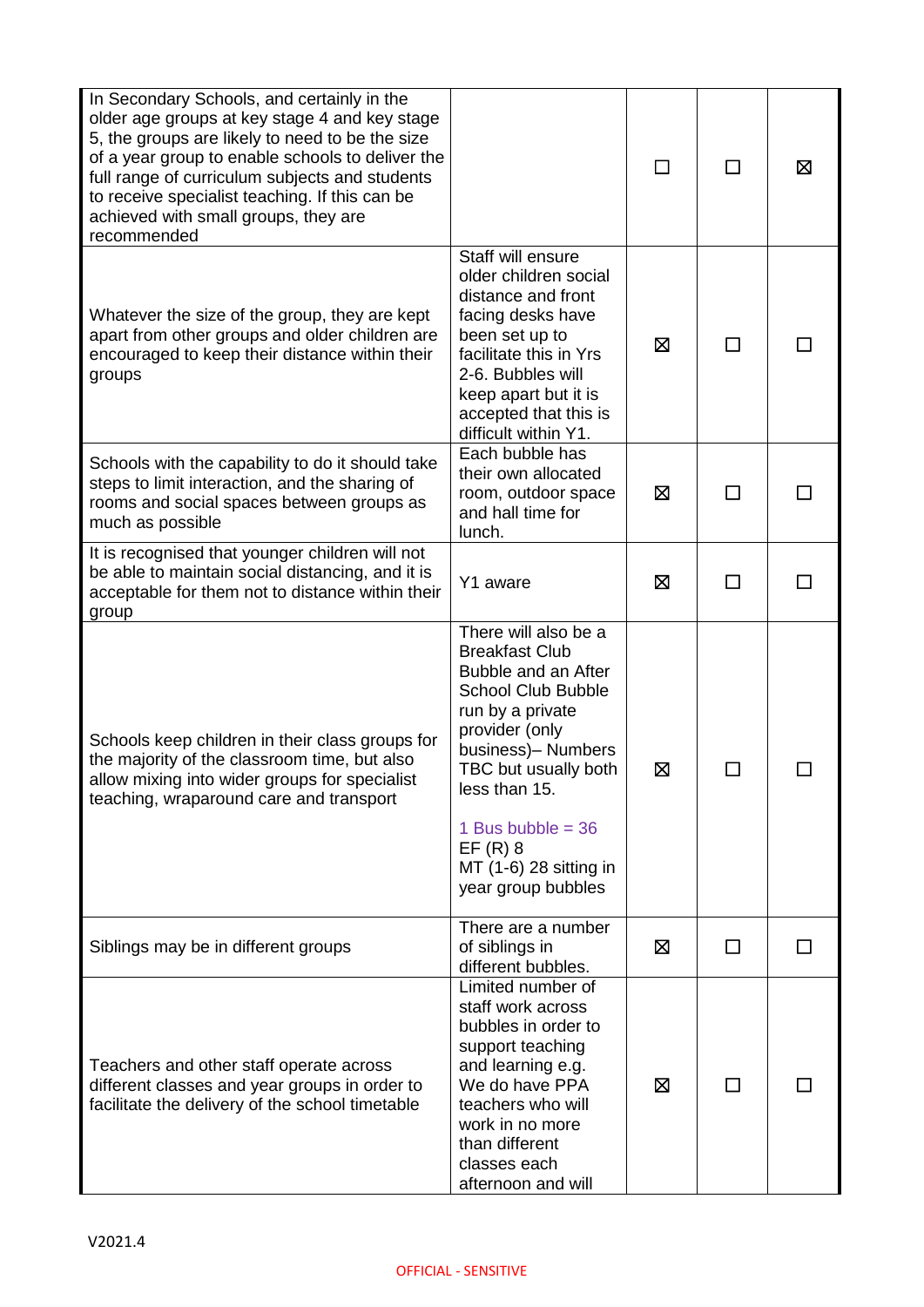|                                                                                                                                                                                        | ensure 2m social                                                                                                                                                                                                                                                                                                                                                                                                                                                                                                                                                                                                                                                                                                                                                                                                |   |              |              |
|----------------------------------------------------------------------------------------------------------------------------------------------------------------------------------------|-----------------------------------------------------------------------------------------------------------------------------------------------------------------------------------------------------------------------------------------------------------------------------------------------------------------------------------------------------------------------------------------------------------------------------------------------------------------------------------------------------------------------------------------------------------------------------------------------------------------------------------------------------------------------------------------------------------------------------------------------------------------------------------------------------------------|---|--------------|--------------|
| Where staff need to move between classes<br>and year groups, they should keep their<br>distance from pupils and other staff as much as<br>they can, ideally 2 metres from other adults | distancing.<br>Staff aware and will<br>ensure 2m social<br>distancing.<br>See Inadequate<br><b>Personal Protection</b><br>section of this RA<br>Note: 1 member of<br>staff does move<br>between 2 schools,<br>but knows to be<br>extra vigilant.                                                                                                                                                                                                                                                                                                                                                                                                                                                                                                                                                                | ⊠ | П            |              |
| The number of interactions or changes are<br>minimised wherever possible                                                                                                               | We have limited<br>mixing where<br>staffing will allow                                                                                                                                                                                                                                                                                                                                                                                                                                                                                                                                                                                                                                                                                                                                                          | ⊠ | $\mathsf{L}$ |              |
| Where possible adults maintain a 2 metre<br>distance from each other, and from children                                                                                                | Staff know to<br>maintain 2m social<br>distancing.                                                                                                                                                                                                                                                                                                                                                                                                                                                                                                                                                                                                                                                                                                                                                              | 区 | $\Box$       | $\mathsf{L}$ |
| Adults avoid close face to face contact and<br>limit time spent within 1 metre of anyone                                                                                               | Staff aware<br>- direct close<br>contacts - face to<br>face contact with an<br>infected individual<br>for any length of<br>time, within 1 metre,<br>including being<br>coughed on, a face<br>to face conversation,<br>or unprotected<br>physical contact<br>(skin-to-skin)<br>- proximity contacts -<br>extended close<br>contact (within 1 to 2<br>metres for more than<br>15 minutes either as<br>a one-off contact or<br>added up together<br>over one day) with<br>an infected<br>individual<br>Guidance-for-<br>contacts-of-people-<br>with-possible-or-<br>confirmed-<br>coronavirus-covid-<br>19-infection-who-do-<br>not-live-with-the-<br>person/guidance-for-<br>contacts-of-people-<br>with-possible-or-<br>confirmed-<br>coronavirus-covid-<br>19-infection-who-do-<br>not-live-with-the-<br>person | ⊠ | П            |              |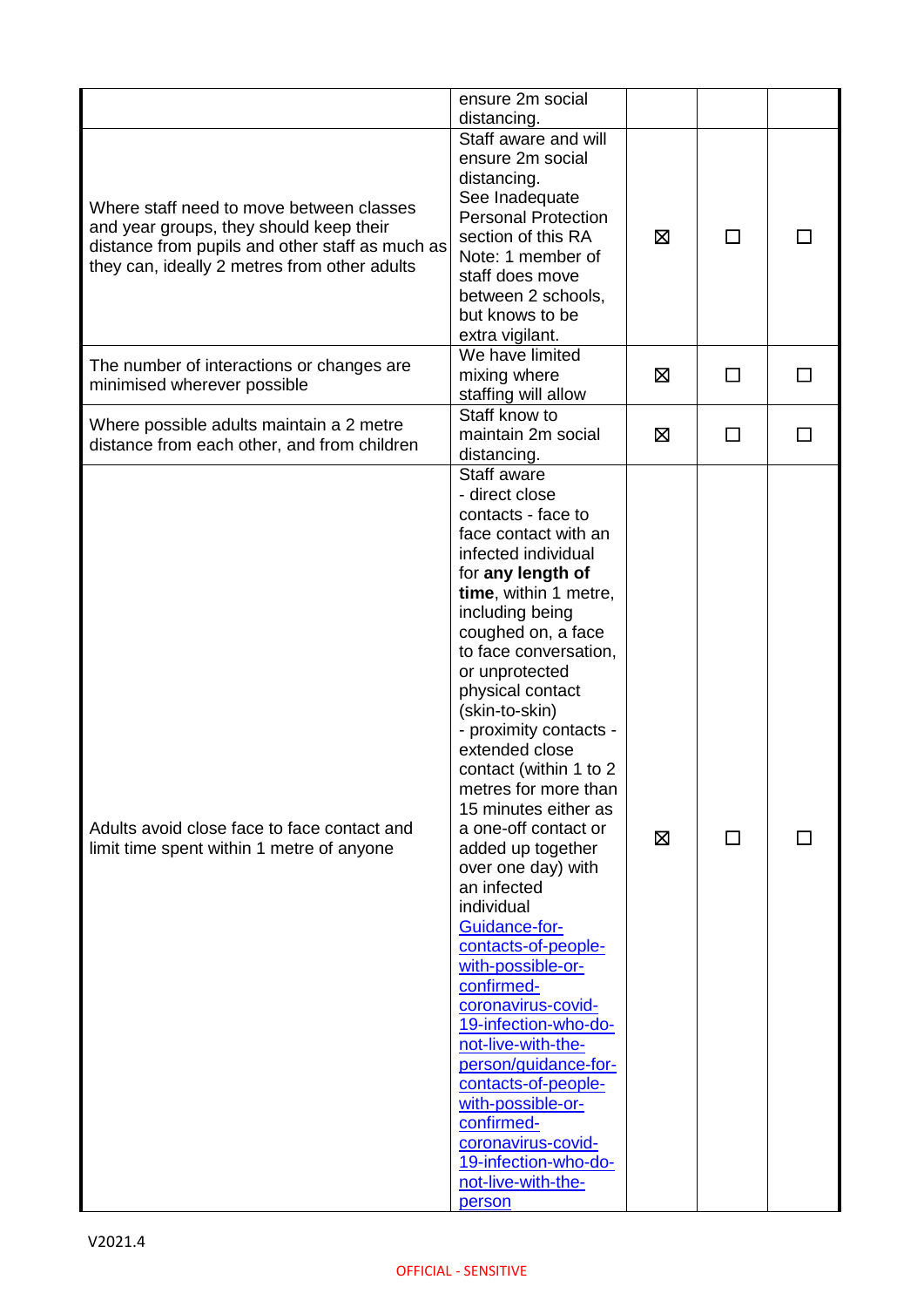| Staff in Secondary schools maintain distance<br>from their pupils, staying at the front of the<br>class, and away from their colleagues where<br>possible                                                                                                                                                                         |                                                                                                                                                                                                                                                                                                                                                                                                        | $\Box$ | $\mathbf{I}$ | 区 |
|-----------------------------------------------------------------------------------------------------------------------------------------------------------------------------------------------------------------------------------------------------------------------------------------------------------------------------------|--------------------------------------------------------------------------------------------------------------------------------------------------------------------------------------------------------------------------------------------------------------------------------------------------------------------------------------------------------------------------------------------------------|--------|--------------|---|
| Educational and care support is provided as<br>normal to pupils who have complex needs or<br>who need close contact care with other<br>increased hygiene protocols in place to<br>minimise the risk of transmission                                                                                                               | Support in place<br>from $1:1s$ , TAs,<br>teachers and HoS.<br>All support will<br>continue as required<br>e.g. Intimate care or<br>medical support                                                                                                                                                                                                                                                    | 区      |              |   |
| Schools, local authorities, health professionals,<br>regional schools commissioners and other<br>services work together to ensure that children<br>with medical conditions are fully supported,<br>including through the use of individual<br>healthcare plans, so that they may receive an<br>education in line with their peers | As above, all<br>support will continue<br>as required for those<br>children who are<br>able to attend and<br>contact in place for<br>those who can't.<br>In some cases, the<br>pupil's medical<br>needs will mean this<br>is not possible, and<br>educational support<br>will require flexibility.<br>Our quidance on<br>supporting pupils at<br>school with medical<br>conditions remains<br>in place | 区      | $\mathbf{I}$ |   |
| Pupils are seated side by side and facing<br>forwards, rather than face to face or side on                                                                                                                                                                                                                                        | Staff will ensure<br>older children social<br>distance and front<br>facing desks have<br>been set up to<br>facilitate this in Yrs<br>$3-6.$<br>We will do this at<br>lunchtime, using one<br>side of the tables.                                                                                                                                                                                       | ⊠      |              |   |
| Unnecessary furniture has been moved out of<br>classrooms to make more space                                                                                                                                                                                                                                                      | Spare furniture has<br>been temporarily<br>relocated                                                                                                                                                                                                                                                                                                                                                   | ⊠      | $\mathsf{L}$ |   |
| Large gatherings such as assemblies or<br>collective worship with more than one group do<br>not take place                                                                                                                                                                                                                        | Collective worship<br>will continue online<br>Children will only<br>sing/shout/chant<br>indoors at 2m<br>distancing or<br>preferably outside.<br>We will not be using<br>wind instruments.                                                                                                                                                                                                             | ⊠      |              |   |
| The timetable and selection of classroom or<br>other learning environment has been used to<br>keep groups apart and reduce movement<br>around the school or building                                                                                                                                                              | Each bubble has<br>their own allocated<br>areas - allocated<br>room, outdoor space<br>and hall time for<br>lunch and staff know                                                                                                                                                                                                                                                                        | 区      |              |   |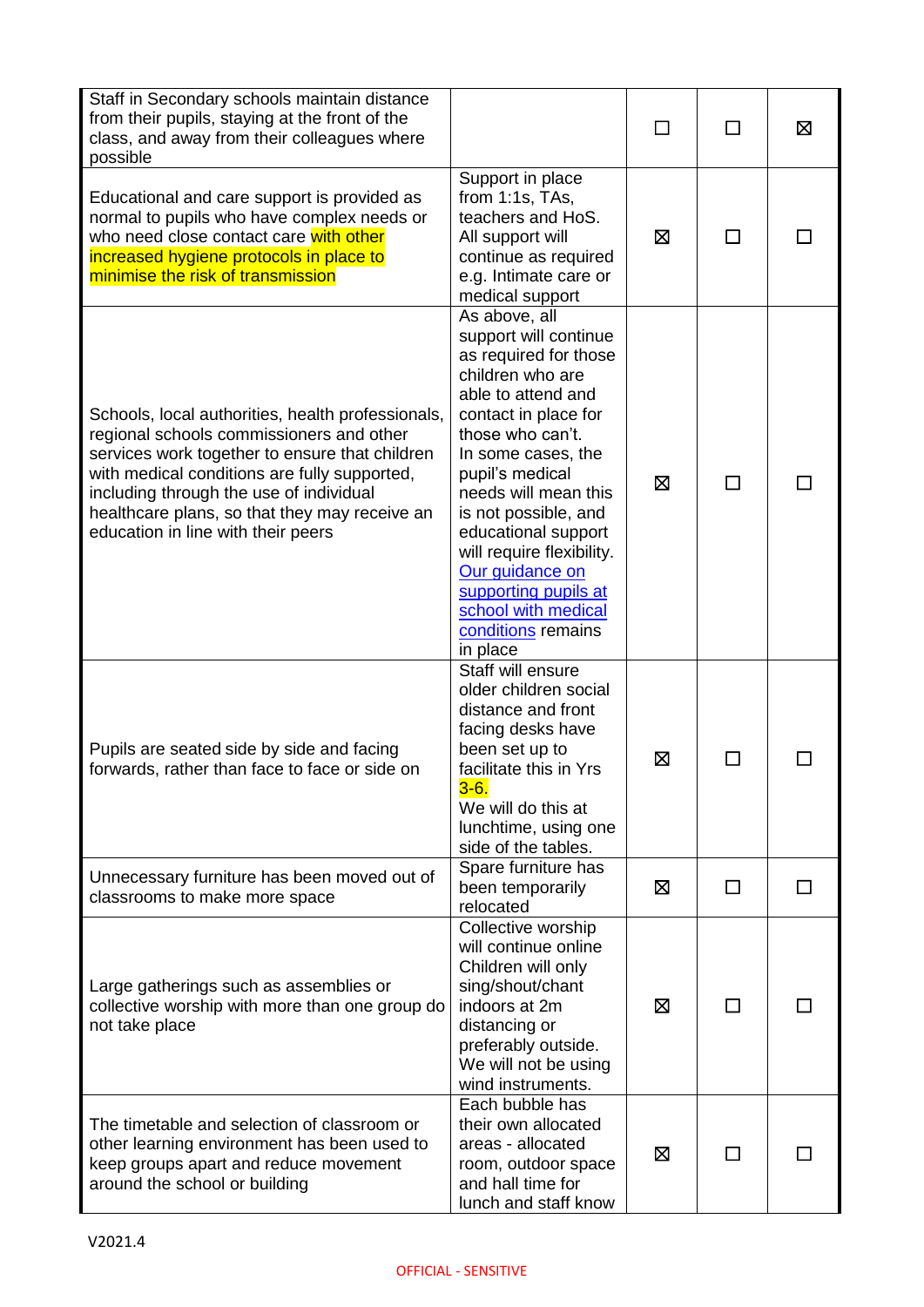|                                                                                                                                                                                                      | to check if moving<br>around.<br>Avoid creating busy<br>corridors, entrances<br>and exits                                                                                                                                                                                                                                                             |   |                |  |
|------------------------------------------------------------------------------------------------------------------------------------------------------------------------------------------------------|-------------------------------------------------------------------------------------------------------------------------------------------------------------------------------------------------------------------------------------------------------------------------------------------------------------------------------------------------------|---|----------------|--|
| Break times are staggered so that all pupils are<br>not moving around the school at the same time                                                                                                    | Each bubble has<br>their own allocated<br>room, outdoor space<br>and hall time for<br>lunch.<br>Outdoor areas:<br>KS1 end of<br>playground<br>Y3/4 KS2 end of<br>playground<br>Y5/6 MUGA                                                                                                                                                              | ⊠ | $\Box$         |  |
| Lunch breaks are staggered                                                                                                                                                                           | Each bubble has<br>their own allocated<br>room, outdoor space<br>and hall time for<br>lunch.<br>Hall times:<br>11.45 - 12.15 Y1&2<br>12.15 - 12.45 Y5&6<br>$12.45 - 1.15$ Y3&4                                                                                                                                                                        | ⊠ | $\mathsf{L}$   |  |
| Numbers of staff using Staff Room are limited<br>or the use of Staff Room is staggered to<br>ensure that staff maintain 2 metres distance<br>from each other                                         | Staff are<br>encouraged to eat<br>outside, use their<br>classroom or social<br>distance in the large<br>staffroom - Wipes<br>available.<br>The taping off or<br>removal of chairs<br>may be needed to<br>ensure staff cannot<br>sit within 2 metres of<br>each other.<br>Staff must still have<br>a break of a<br>reasonable length<br>during the day | ⊠ | ΙI             |  |
| Staff meetings take place remotely where<br>possible.<br>Where this is not possible staff meetings take<br>place in a large well ventilated room ensuring 2<br>metres social distancing at all times | All meetings take<br>place on Teams.<br>Virtual staff<br>meetings could take<br>place where staff<br>stay in their<br>classrooms and join<br>the meeting.                                                                                                                                                                                             | ⊠ | $\Box$         |  |
| Consideration given to staggered starts or<br>adjusting start and finish times to keep groups<br>apart as they arrive and leave school                                                               | We will have<br>staggered drop offs<br>and pick-ups.<br>Staggered start and<br>finish times should<br>not reduce the                                                                                                                                                                                                                                  | ⊠ | $\blacksquare$ |  |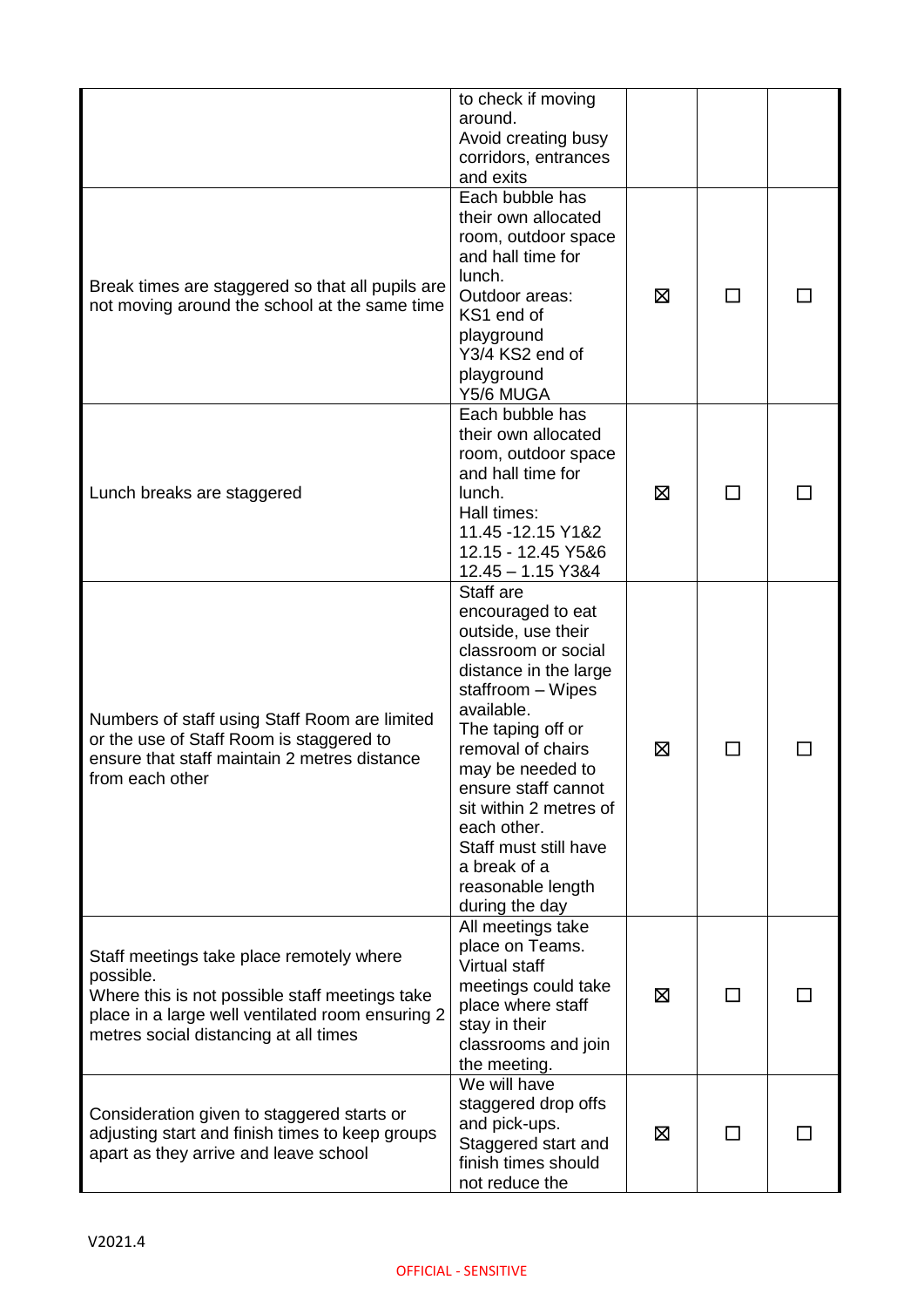|                                                 | amount of overall<br>teaching time.<br>A staggered start |   |  |
|-------------------------------------------------|----------------------------------------------------------|---|--|
|                                                 | may include:                                             |   |  |
|                                                 | condensing or                                            |   |  |
|                                                 | staggering free                                          |   |  |
|                                                 | periods or break<br>time but retaining                   |   |  |
|                                                 | the same amount of                                       |   |  |
|                                                 | teaching time                                            |   |  |
|                                                 | keeping the length of                                    |   |  |
|                                                 | the day the same                                         |   |  |
|                                                 | but starting and                                         |   |  |
|                                                 | finishing later to                                       |   |  |
|                                                 | avoid busy periods                                       |   |  |
|                                                 | Drop off 8.35am-<br>8.45am. Parents do                   |   |  |
|                                                 | not wait on a                                            |   |  |
|                                                 | morning - Children                                       |   |  |
|                                                 | come straight into                                       |   |  |
|                                                 | class. Staggered                                         |   |  |
| Parents' drop-off and pick-up protocols         | pick-ups (KS1                                            | ⊠ |  |
| planned to minimise adult to adult contact      | 3.10pm and KS2                                           |   |  |
|                                                 | 3.20pm) will<br>minimise adult                           |   |  |
|                                                 | contact and no                                           |   |  |
|                                                 | parents will enter the                                   |   |  |
|                                                 | school building.                                         |   |  |
|                                                 | <b>CYPS Bulletin</b>                                     |   |  |
|                                                 | All parents and                                          |   |  |
|                                                 | carers are wearing                                       |   |  |
|                                                 | face coverings<br>(unless exempt).                       |   |  |
|                                                 | Signage in place.                                        |   |  |
|                                                 | Staff are also                                           |   |  |
|                                                 | wearing face masks                                       |   |  |
| All parents/carers entering the school premises | for drop off and pick-                                   |   |  |
| (and in other congested areas around school     | ups if they are within                                   | ⊠ |  |
| premises) wear a face covering in addition to   | 2m.                                                      |   |  |
| social distancing                               | This an extra<br>safeguard to reduce                     |   |  |
|                                                 | the transmission of                                      |   |  |
|                                                 | the virus. Please                                        |   |  |
|                                                 | note that this does                                      |   |  |
|                                                 | not apply to those                                       |   |  |
|                                                 | who are medically                                        |   |  |
|                                                 | exempt                                                   |   |  |
|                                                 | Letters sent to<br>parents and                           |   |  |
|                                                 | published on                                             |   |  |
| Ensure that you inform those travelling by car  | website                                                  |   |  |
| that they should wait in their car until the    | This will reduce the                                     | ⊠ |  |
| specific drop off time                          | amount of people                                         |   |  |
|                                                 | assembling in and                                        |   |  |
|                                                 | around the school<br>grounds and will                    |   |  |
|                                                 |                                                          |   |  |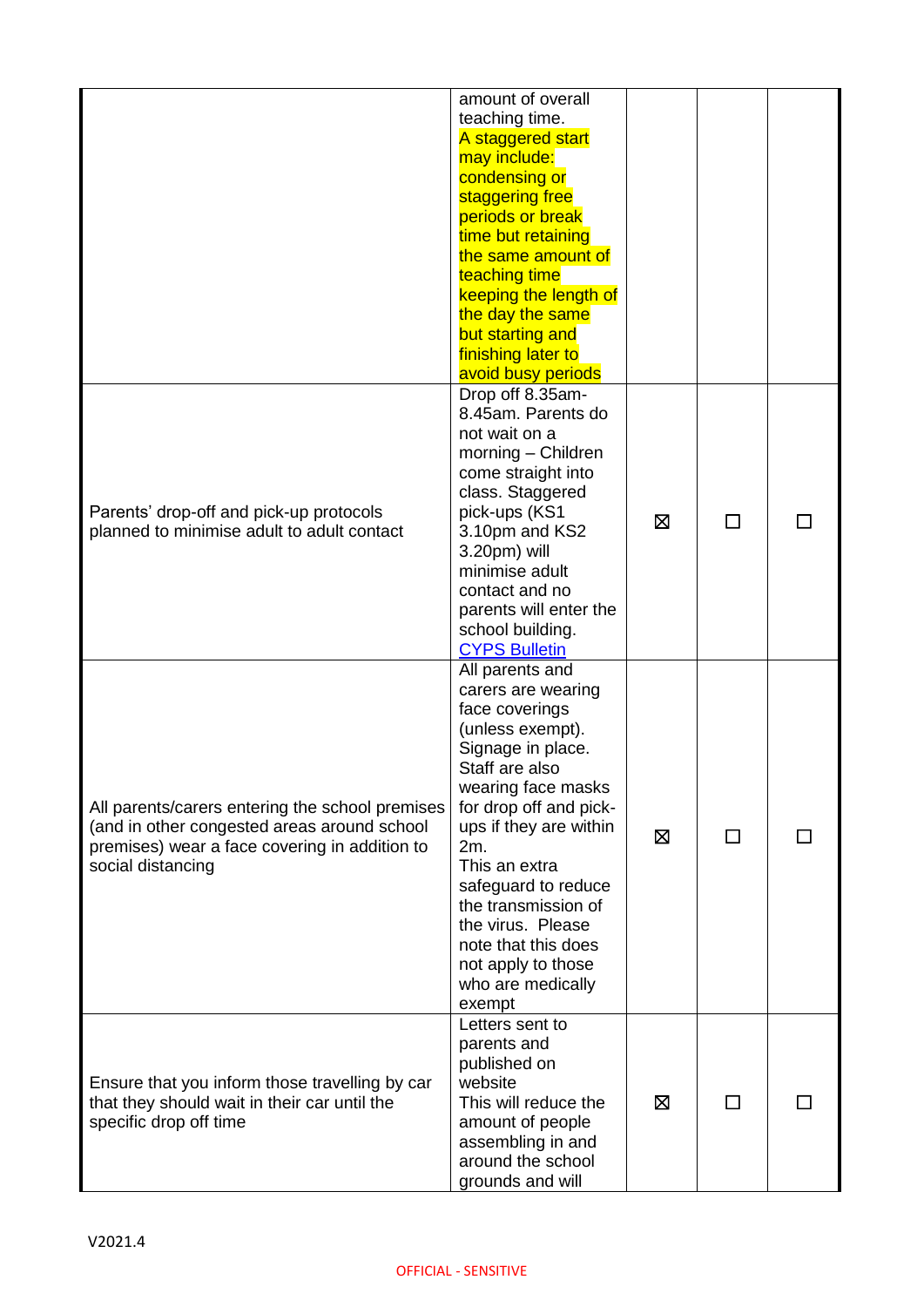|                                                                                                                                                                                                                                                                                                        | help with social<br>distancing                                                                                                                                                                                                                                                                                                                                                                                                                           |   |                          |  |
|--------------------------------------------------------------------------------------------------------------------------------------------------------------------------------------------------------------------------------------------------------------------------------------------------------|----------------------------------------------------------------------------------------------------------------------------------------------------------------------------------------------------------------------------------------------------------------------------------------------------------------------------------------------------------------------------------------------------------------------------------------------------------|---|--------------------------|--|
| Ensure that you inform parents to maintain<br>social distancing from others when dropping off<br>and collecting pupils from school                                                                                                                                                                     | Letters sent to<br>parents and<br>published on<br>website                                                                                                                                                                                                                                                                                                                                                                                                | ⊠ | ΙI                       |  |
| Parents and pupils are told their allocated drop<br>off and collection times and the process for<br>doing so, including protocols for minimising<br>adult to adult contact (for example, which<br>entrance to use, only one adult per family<br>should enter school grounds to drop off or<br>collect) | We have a one-way<br>system in place on<br>the playground for<br>parents dropping off<br>and picking $up -$<br>Signage in place.<br>Letters sent to<br>parents and<br>published on<br>website                                                                                                                                                                                                                                                            | ⊠ | $\overline{\phantom{0}}$ |  |
| It is made clear to parents that they cannot<br>gather at entrance gates or doors, or enter the<br>site (unless they have a pre-arranged<br>appointment, which should be conducted<br>safely)                                                                                                          | Letter sent to<br>parents - no parents<br>will enter the school<br>building.                                                                                                                                                                                                                                                                                                                                                                             | ⊠ |                          |  |
| Schools can resume educational day visits<br>from 12 April                                                                                                                                                                                                                                             | <b>Any educational day</b><br>visits must be<br>conducted in line<br>with relevant<br>coronavirus (COVID-<br>19) secure<br>guidelines and<br>regulations in place<br>at that time. This<br>includes system of<br>controls, such as<br>keeping children<br>within their<br>consistent groups<br>and the COVID-<br>secure measures in<br>place at the<br>destination.<br>Visits will be<br>checked by the EVC<br>and logged on<br>Evolve as<br>previously. | ⊠ | $\Box$                   |  |
| Domestic and International residential<br>educational visits must not take place at this<br>time. This will be reviewed no earlier than 17<br><b>May</b>                                                                                                                                               | We don't run<br>international visits.<br>We are hoping to<br>attend our Y6<br>residential at the end<br>of May.                                                                                                                                                                                                                                                                                                                                          | ⊠ |                          |  |
| School will work to resume all before and after-<br>school educational activities and wraparound<br>childcare for pupils                                                                                                                                                                               | <b>Our Breakfast Club</b><br>and After School<br>Club, which is run by<br>a private provider,<br>has re-opened. After<br>school clubs will<br>resume.                                                                                                                                                                                                                                                                                                    | ⊠ | ΙI                       |  |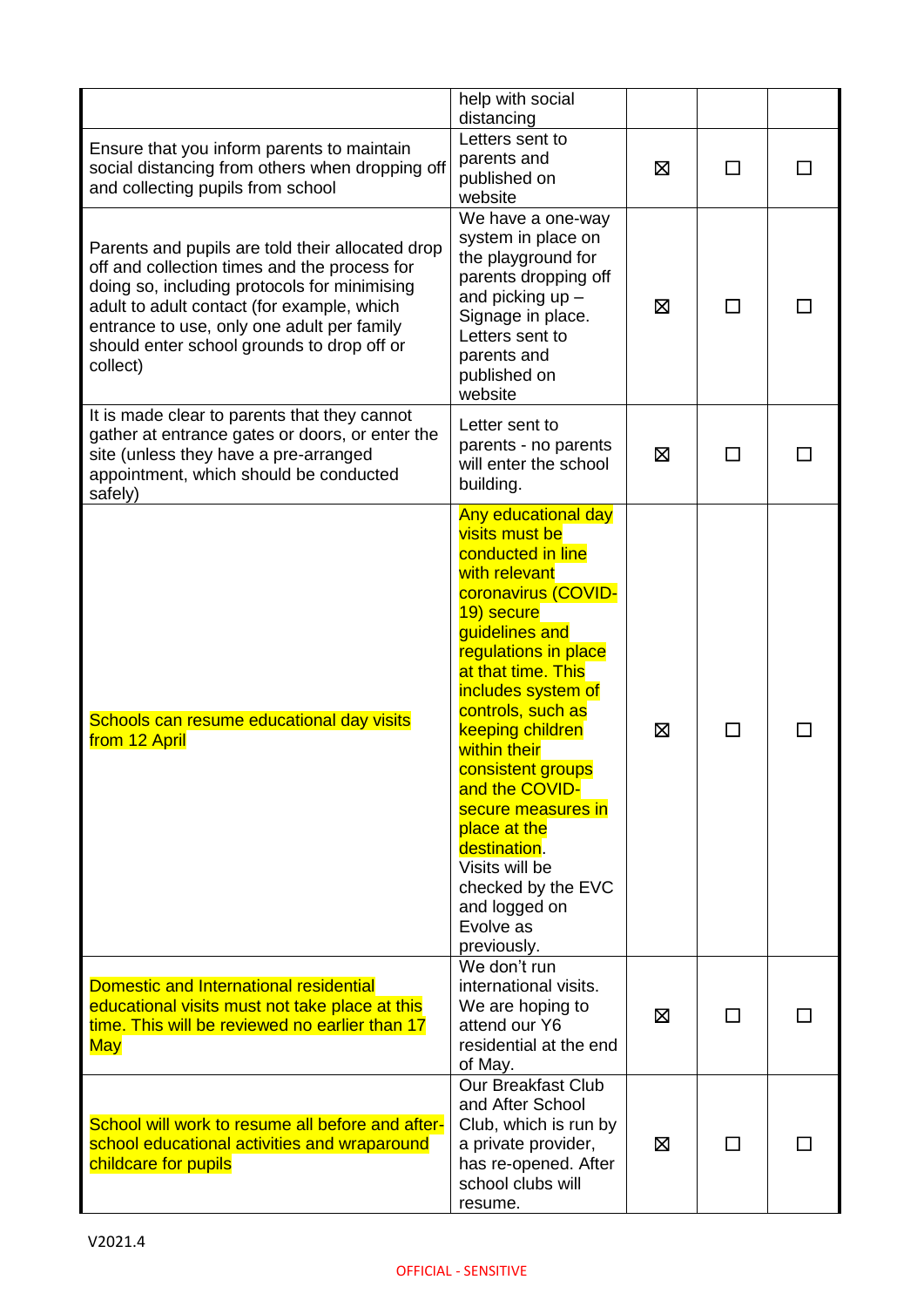| School works closely with any external<br>wraparound providers which their pupils may<br>use, to ensure as far as possible, children can<br>be kept in a group with other children from the<br>same bubble they are in during the school day                                                                                                                                                                                                                                             |                                                                                                                                                                        |   | ΙI     | ⊠      |
|------------------------------------------------------------------------------------------------------------------------------------------------------------------------------------------------------------------------------------------------------------------------------------------------------------------------------------------------------------------------------------------------------------------------------------------------------------------------------------------|------------------------------------------------------------------------------------------------------------------------------------------------------------------------|---|--------|--------|
| If the provision is taking place indoors and it is<br>not possible to group children in the same<br>bubble as they are in during the school day,<br>providers should try to keep them in consistent<br>groups of no more than 15 children and at least<br>one staff member                                                                                                                                                                                                               | We keep numbers<br>below 15.                                                                                                                                           | ⊠ | ΙI     |        |
| Activities taking place outdoors can happen in<br>groups of any number                                                                                                                                                                                                                                                                                                                                                                                                                   | This is because the<br>transmission risk is<br>lower outside                                                                                                           | ⊠ | ΙI     |        |
| Where parents are using external childcare<br>providers or out of school extra-curricular<br>activities for their children, you should also:<br>• advise them to limit their use of multiple out-<br>of-school settings providers, and to only use<br>one out-of-school setting in addition to school<br>as far as possible.<br>• encourage them to check providers have put<br>in place their own protective measures<br>• send them the link to the guidance for parents<br>and carers | Letters sent to<br>parents and<br>published on<br>website                                                                                                              | ⊠ |        |        |
| If school premises are hired out for use by<br>external wraparound childcare providers, such<br>as after-school or holiday clubs, school have<br>made sure these organisations have:<br>• considered the relevant government guidance<br>for their sector<br>• put in place protective measures                                                                                                                                                                                          |                                                                                                                                                                        |   |        | ⊠      |
| Social Distancing Measures Not Followed During Travel to and from School                                                                                                                                                                                                                                                                                                                                                                                                                 |                                                                                                                                                                        |   |        |        |
| Parents and pupils are encouraged to walk or<br>cycle to their education setting where possible                                                                                                                                                                                                                                                                                                                                                                                          | Shared in letter to<br>parents                                                                                                                                         | 区 | П      | $\Box$ |
| Schools, parents and pupils following the<br>government guidance on how to travel safely,<br>when planning their travel on public transport                                                                                                                                                                                                                                                                                                                                              | Guidance shared in<br>letter to parents<br>Safer travel<br>guidance for<br>passengers                                                                                  | ⊠ |        |        |
| <b>Inadequate Cleaning/Sanitising</b>                                                                                                                                                                                                                                                                                                                                                                                                                                                    |                                                                                                                                                                        |   |        |        |
| A cleaning schedule that ensures cleaning is<br>generally enhanced and includes more<br>frequent cleaning of rooms / shared areas that<br>are used by different groups is in place                                                                                                                                                                                                                                                                                                       | Cleaning regime<br>agreed with NYCC<br><b>Cleaners and staff</b><br>will regularly wipe<br>surfaces and door<br>handles - Gloves,<br>cloths and spray are<br>provided. | ⊠ |        |        |
| Frequently touched surfaces, such as toys,<br>books, desks, chairs, doors, sinks, toilets, light                                                                                                                                                                                                                                                                                                                                                                                         | Staff will regularly<br>wipe surfaces and                                                                                                                              | 区 | $\Box$ |        |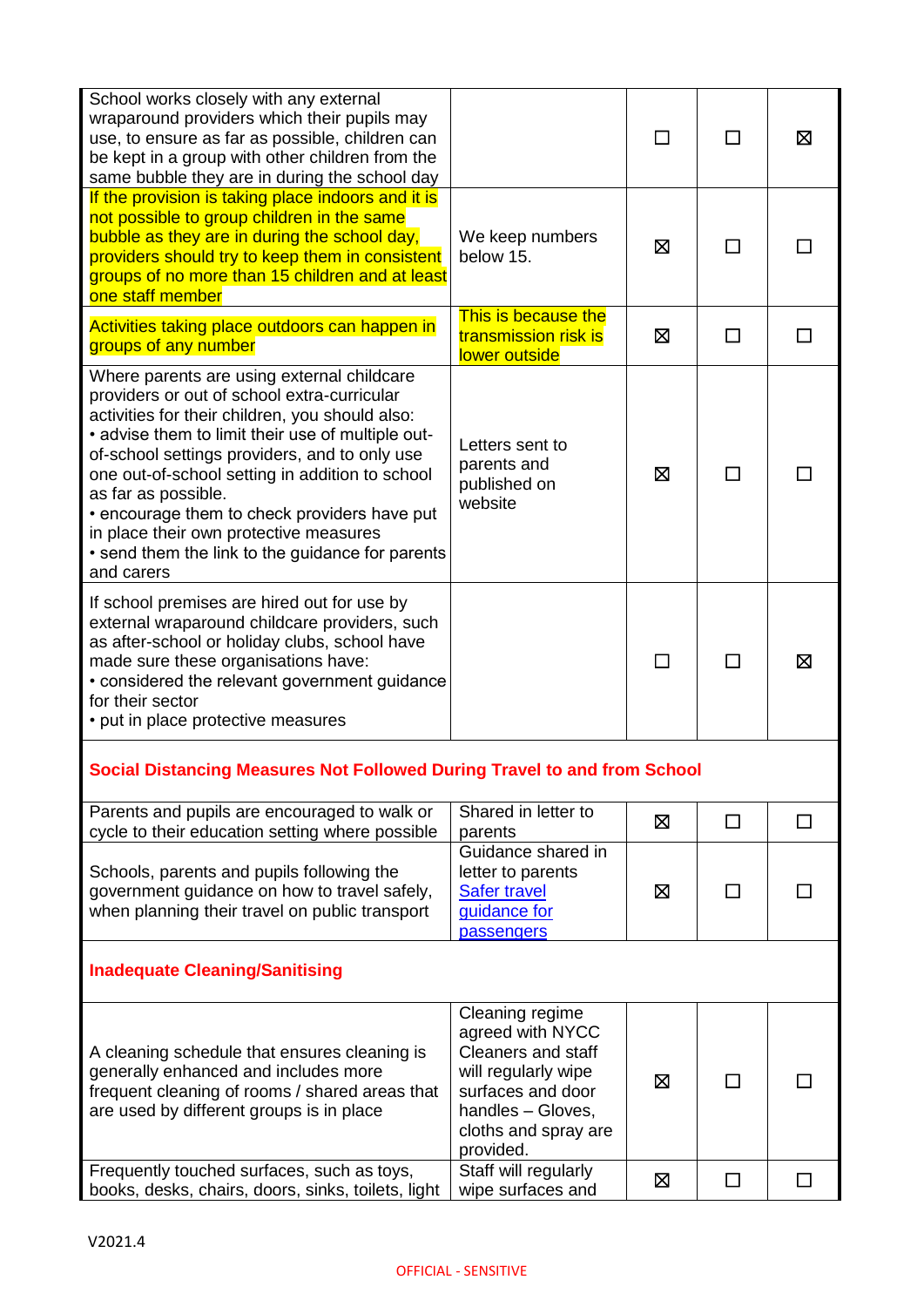| switches, bannisters etc. are cleaned more<br>often than normal                                                                                                        | door handles -<br>Gloves, cloths and<br>spray are provided.                                                                                                                                                                          |   |                             |        |
|------------------------------------------------------------------------------------------------------------------------------------------------------------------------|--------------------------------------------------------------------------------------------------------------------------------------------------------------------------------------------------------------------------------------|---|-----------------------------|--------|
| Electronic entry systems and keypads are<br>regularly sanitised particularly first thing in the<br>morning and where possible after each use                           | Staff use<br>antibacterial handgel<br>before and after<br>each use. Screens<br>and keypads are<br>regularly wiped<br>throughout the day.                                                                                             | ⊠ | ΙI                          |        |
| Bins for tissues and other rubbish are emptied<br>throughout the day                                                                                                   | Bins are emptied<br>daily by cleaners<br>and tied off following<br>lunchtime by a<br>member of staff.                                                                                                                                | ⊠ | ΙI                          |        |
| Stocks of cleaning chemicals, liquid soap,<br>paper towels, tissues, toilet roll, bin bags etc.<br>regularly checked and additional supplies<br>requested as necessary | Everything in place<br>and top ups<br>regularly ordered.                                                                                                                                                                             | ⊠ | П                           | $\Box$ |
| Consideration given to how play equipment is<br>used ensuring it is appropriately cleaned<br>between groups of children using it                                       | When children are<br>sharing resources in<br>their Bubble, the<br>resources are<br>sprayed with Milton<br>or put away for 72<br>hours.<br>Each Bubble has<br>their own playtime<br>equipment to use.                                 | ⊠ | П                           |        |
| Outdoor playground equipment should be<br>more frequently cleaned                                                                                                      | Each Bubble has<br>their own playtime<br>equipment to use.<br>We have taped off<br>the outdoor<br>playground<br>equipment.<br>This would also<br>apply to resources<br>used inside and<br>outside by<br>wraparound care<br>providers | ⊠ | $\mathcal{L}_{\mathcal{A}}$ |        |
| <b>Shared Resources</b>                                                                                                                                                |                                                                                                                                                                                                                                      |   |                             |        |
| For individual and very frequently used<br>equipment, such as pencils and pens, it is<br>recommended that staff and pupils have their<br>own items that are not shared | Children have their<br>own packs of<br>resources. When<br>younger children are<br>sharing resources in<br>their Bubble, the<br>resources are<br>sprayed with Milton<br>or put away for 72<br>hours.                                  | ⊠ | ⊓                           |        |
| Classroom based resources, such as books<br>and games, can be used and shared within                                                                                   | When children are<br>sharing resources in                                                                                                                                                                                            | ⊠ | $\Box$                      | П      |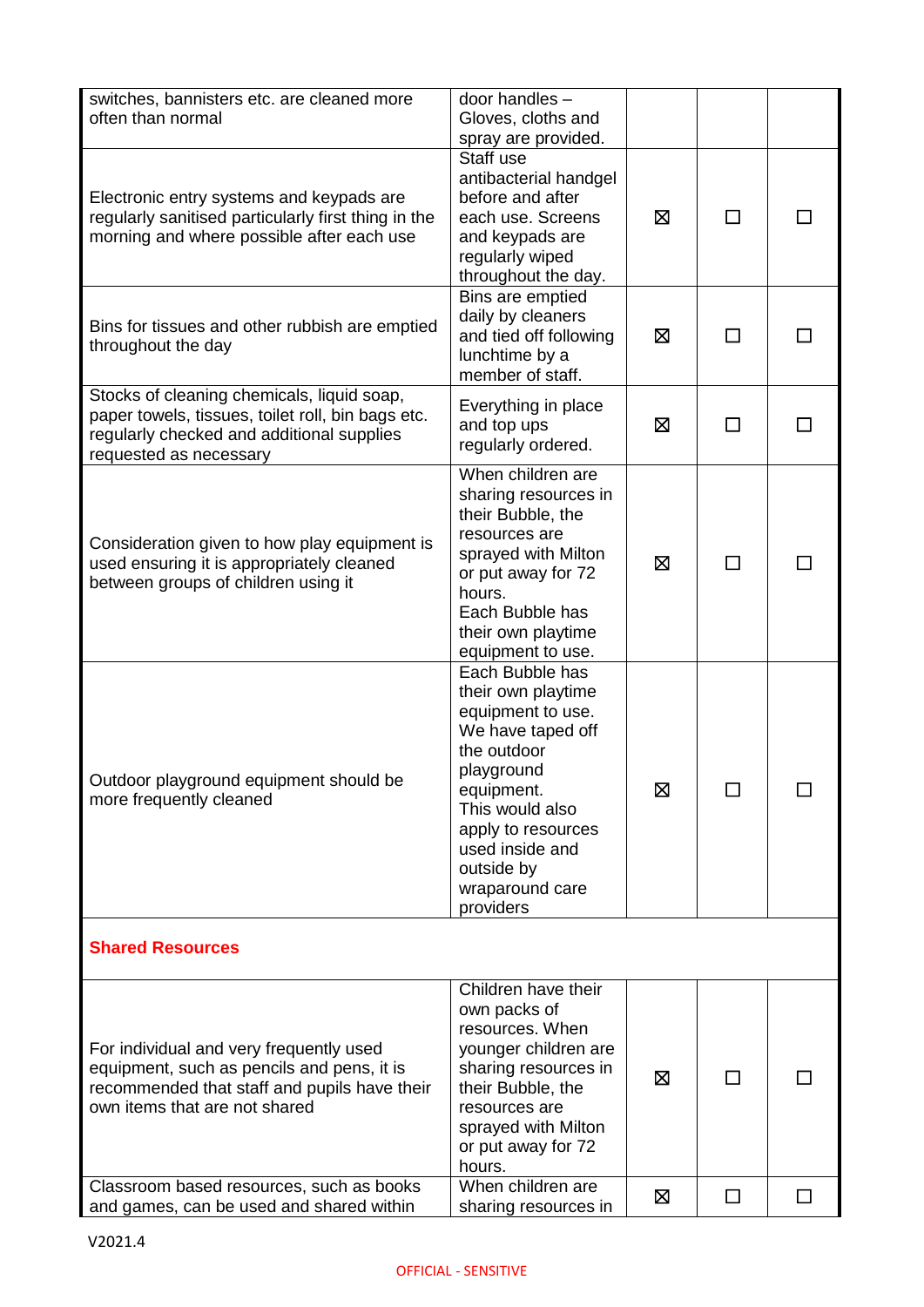| the bubble; these are cleaned regularly, along<br>with all frequently touched surfaces                                                                                                                                                                                                                                                                                                           | their Bubble, the<br>resources are<br>sprayed with Milton<br>or put away for 72<br>hours.                                                                                                                                                                                                                                                                                                                                                                   |              |   |
|--------------------------------------------------------------------------------------------------------------------------------------------------------------------------------------------------------------------------------------------------------------------------------------------------------------------------------------------------------------------------------------------------|-------------------------------------------------------------------------------------------------------------------------------------------------------------------------------------------------------------------------------------------------------------------------------------------------------------------------------------------------------------------------------------------------------------------------------------------------------------|--------------|---|
| Resources that are shared between classes or<br>bubbles, such as sports, art and science<br>equipment should be cleaned frequently and<br>meticulously and always between bubbles, or<br>rotated to allow them to be left unused and out<br>of reach for a period of 48 hours (72 hours for<br>plastics) between use by different bubbles                                                        | When children are<br>sharing resources<br>across Bubbles, the<br>resources are<br>sprayed with Milton<br>or put away for 72<br>hours.<br>This includes iPads,<br>laptops and<br>computers (which<br>may be shared<br>within a bubble).                                                                                                                                                                                                                      | ⊠            |   |
| Pupils should limit the amount of equipment<br>they bring into school each day, including<br>essentials such as lunch boxes, hats, coats,<br>books, stationery, bags and mobile phones<br>(depending on school policy)                                                                                                                                                                           | We are still limiting<br>resources coming<br>into school where<br>possible to reading<br>books, lunchboxes,<br>hats and coats -<br>Letter to parents<br>sent.                                                                                                                                                                                                                                                                                               | ⊠            |   |
| The ability to clean equipment used in the<br>delivery of therapies, for example,<br>physiotherapy equipment or sensory<br>equipment has been assessed and where<br>cleaning or disinfecting is not possible or<br>practical, resources will be either:<br>• restricted to one user<br>• left unused for a period of 48 hours (72 hours<br>for plastics) between use by different<br>individuals | Determine whether<br>this equipment can<br>withstand cleaning<br>and disinfecting<br>between each use<br>before it is put back<br>into general use                                                                                                                                                                                                                                                                                                          | $\mathsf{L}$ | ⊠ |
| Pupils and teachers can take books and other<br>shared resources home, although<br>unnecessary sharing should be avoided,<br>especially where this does not contribute to<br>pupil education and development. Rules on<br>hand cleaning, cleaning of the resources and<br>rotation apply to these resources                                                                                      | We are still limiting<br>resources coming to<br>and from school<br>where possible to<br>reading books,<br>lunchboxes, hats<br>and coats - Staff<br>aware and letter to<br>parents sent.<br>It is very difficult to<br>adequately clean<br>exercise books so<br>the school may need<br>to isolate the books<br>for 48 hours before<br>marking<br>Staff are using<br>verbal feedback and<br>children are<br>self/peer/recording<br>marking where<br>possible. | ⊠            |   |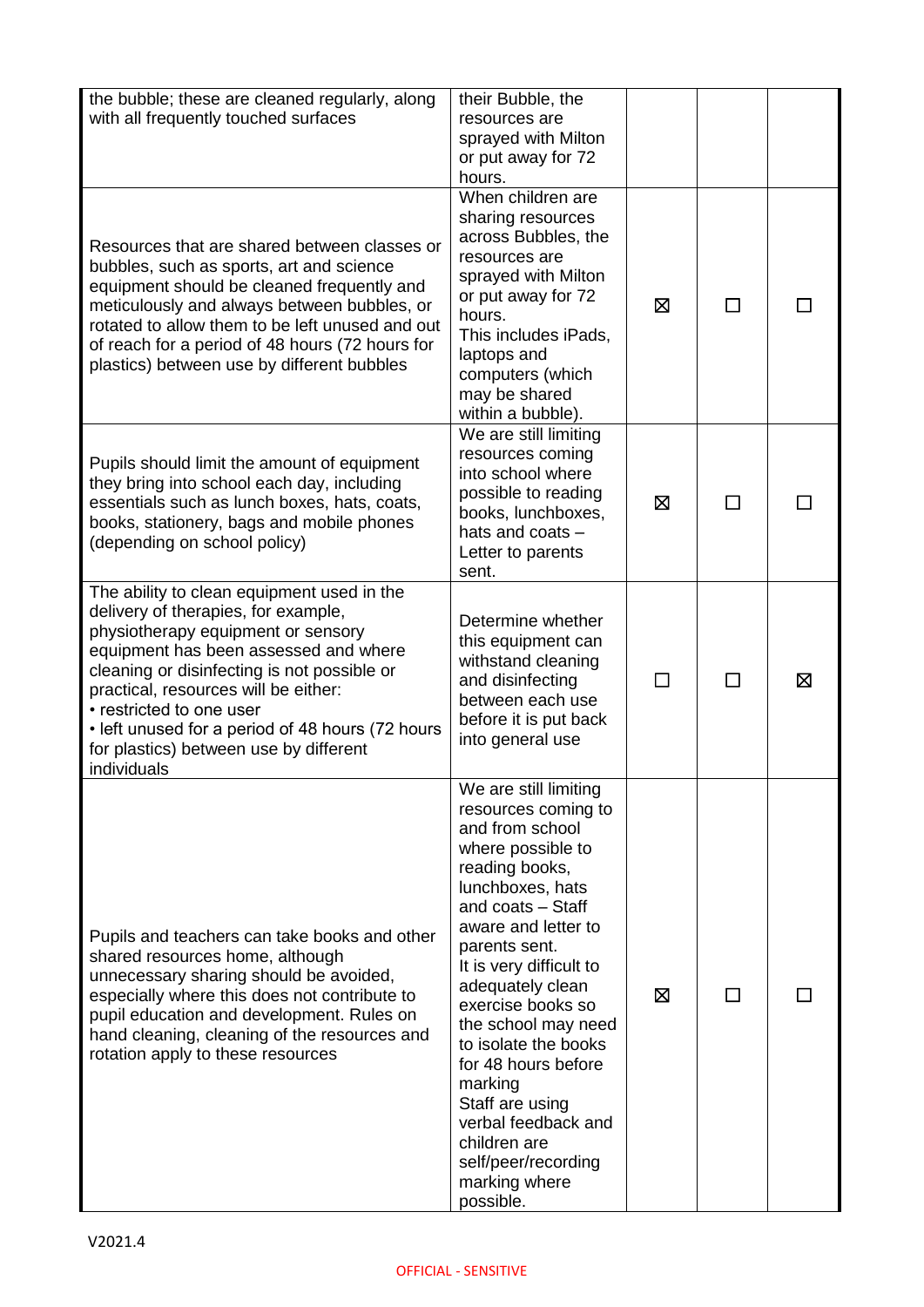| Devices/laptops/tablets etc. that are brought<br>from home to school and back again are<br>cleaned at the start and end of the day                                                                                                                                                                                                                                                                                                                                                                                                                                     | Any laptops and<br>iPads, brought in by<br>staff, are wiped<br>down at the<br>beginning and end<br>of each day.                                                                                                                         | ⊠           | ΙI     |  |
|------------------------------------------------------------------------------------------------------------------------------------------------------------------------------------------------------------------------------------------------------------------------------------------------------------------------------------------------------------------------------------------------------------------------------------------------------------------------------------------------------------------------------------------------------------------------|-----------------------------------------------------------------------------------------------------------------------------------------------------------------------------------------------------------------------------------------|-------------|--------|--|
| Spread of Coronavirus to Staff, Pupils and Families, Visitors and Contractors                                                                                                                                                                                                                                                                                                                                                                                                                                                                                          |                                                                                                                                                                                                                                         |             |        |  |
| Contact with individuals who are required to<br>self-isolate is minimised by ensuring they do<br>not attend the school                                                                                                                                                                                                                                                                                                                                                                                                                                                 | Letters and<br>information sent to<br>parents, and on the<br>website, and staff<br>aware.                                                                                                                                               | ⊠           | ΙI     |  |
| Anybody contacted by NHS Test and Trace or<br>local health protection team and told to self-<br>isolate because they have been a close<br>contact of a positive case, has a legal<br>obligation to do so                                                                                                                                                                                                                                                                                                                                                               | Letters and<br>information sent to<br>parents, and on the<br>website, and staff<br>aware.                                                                                                                                               | ⊠           |        |  |
| Pupils, staff and other adults must not come<br>into the school if:<br>• they have one or more <b>coronavirus (COVID-</b><br>19) symptoms<br>• a member of their household (including<br>someone in their support bubble or childcare<br>bubble<br>if they have one) has coronavirus (COVID-19)<br>symptoms<br>• they are required to <b>quarantine having</b><br>recently visited countries outside the Common<br><b>Travel Area</b><br>• they have had a positive test<br>• have been in close contact with someone<br>who tests positive for coronavirus (COVID-19) | Letters and<br>information sent to<br>parents, and on the<br>website, and staff<br>aware.<br>Guidance on LFD<br>testing for staff also<br>in place.                                                                                     | ⊠           | ΙI     |  |
| School makes everyone onsite or visiting<br>aware that they must immediately cease to<br>attend and not attend for at least 10 days from<br>the day after:<br>• the start of their symptoms<br>• the test date if they did not have any<br>symptoms but have had a<br>positive LFD or PCR test (if an LFD test is<br>taken first, and a PCR test is then taken within<br>2 days of the positive lateral flow test, and is<br>negative, it overrides the LFD test and the pupil<br>can return to school)                                                                | Letters and<br>information sent to<br>parents, and on the<br>website, and staff<br>aware.<br>Guidance on LFD<br>testing for staff also<br>in place.                                                                                     | ⊠           | $\Box$ |  |
| The pupil or staff member who tested positive<br>for coronavirus (COVID-19) can return to their<br>normal routine and stop self-isolating after they<br>have finished their isolation period and their<br>symptoms have gone or if they continue to<br>have only a residual cough or anosmia                                                                                                                                                                                                                                                                           | This is because a<br>cough or anosmia<br>can last for several<br>weeks once the<br>infection has gone. If<br>they still have a high<br>temperature after 10<br>days or are<br>otherwise unwell,<br>you should advise<br>them to stay at | $\boxtimes$ | ΙI     |  |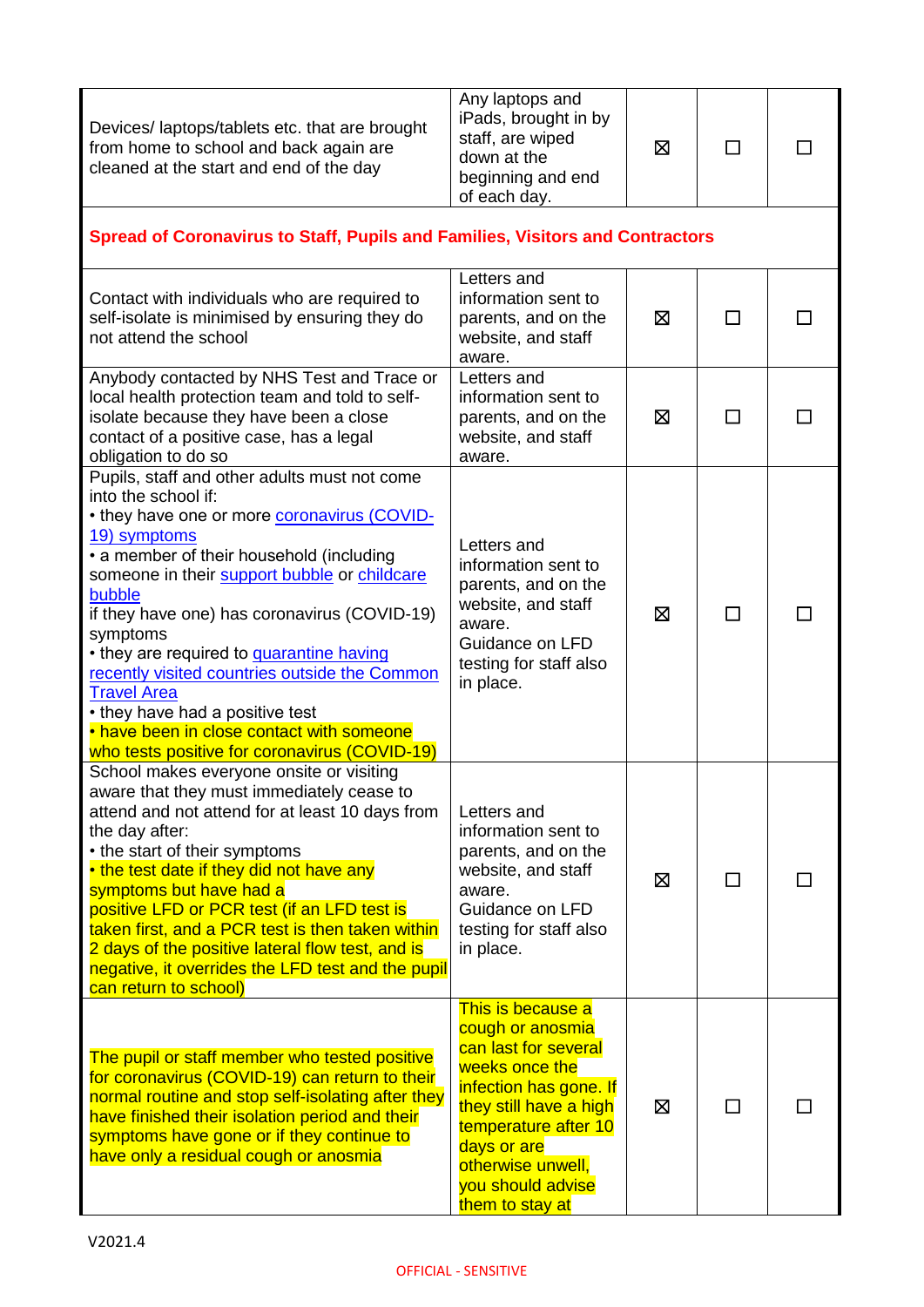|                                                                                                                                                                                                                                                                                                                                                                                                                                                                         | home and seek<br>medical advice.                                                                                                                                                                                                                                                                                                                         |   |                          |   |
|-------------------------------------------------------------------------------------------------------------------------------------------------------------------------------------------------------------------------------------------------------------------------------------------------------------------------------------------------------------------------------------------------------------------------------------------------------------------------|----------------------------------------------------------------------------------------------------------------------------------------------------------------------------------------------------------------------------------------------------------------------------------------------------------------------------------------------------------|---|--------------------------|---|
| The school recognises that if they have two or<br>more confirmed cases within 14 days, or an<br>overall rise in sickness absence where<br>coronavirus (COVID-19) is suspected, they<br>may have an outbreak and will call the<br>dedicated advice service who will escalate the<br>issue to your local health protection team<br>where necessary and advise if any additional<br>action is required                                                                     | Each individual<br>positive case is<br>discussed with the<br>DfE helpline and<br>advice followed.<br>You can reach them<br>by calling the DfE<br>Helpline on 0800<br>046 8687 and<br>selecting option 1 for<br>advice on the action<br>to take in response<br>to a positive case                                                                         | ⊠ | ΙI                       |   |
| Where a pupil routinely attends more than one<br>setting on a part time basis, for example<br>because they are dual registered at a<br>mainstream school and a special setting, the<br>settings should work through the system of<br>controls collaboratively, enabling them to<br>address any risks identified and allowing them<br>to jointly deliver a broad and balanced<br>curriculum for the pupil. Pupils should be able<br>to continue attending both settings. | While some<br>adjustment to<br>arrangements may<br>be required, pupils in<br>this situation should<br>not be isolated as a<br>solution to the risk of<br>greater contact<br>except when<br>required by specific<br>public health advice                                                                                                                  | П | П                        | ⊠ |
| Where individuals are self-isolating and are<br>within the definition of vulnerable, school has<br>put systems in place to keep in contact with<br>them, offer pastoral support, and check they<br>are able to access education support                                                                                                                                                                                                                                 | Remote learning in<br>place including<br>weekly welfare calls.                                                                                                                                                                                                                                                                                           | ⊠ | $\overline{\phantom{a}}$ |   |
| Where schools and colleges are carrying out<br>their own testing regime, they make it clear to<br>staff and pupils that a negative test result does<br>not remove the risk of transmission                                                                                                                                                                                                                                                                              | Guidance on LFD<br>testing for staff in<br>place.<br>In some cases,<br>someone who has<br>tested negative may<br>still have the<br>undetected disease<br>and be infectious. It<br>is therefore essential<br>that everyone<br>continues to follow<br>good hygiene and<br>observe social<br>distancing measures<br>whether or not they<br>have been tested | ⊠ | ΙI                       |   |
| All CEV pupils should attend their school<br>unless they are one of the very small number<br>of pupils under paediatric or other specialist<br>care and have been advised by their GP or<br>clinician not to attend                                                                                                                                                                                                                                                     | Individual risk<br>assessments and<br>support in place<br>where applicable.                                                                                                                                                                                                                                                                              | ⊠ |                          |   |
| CEV individuals are no longer advised to shield<br>but must continue to follow the rules in place<br>for everyone under the current national<br>restrictions                                                                                                                                                                                                                                                                                                            | All staff follow our<br>guidelines and risk<br>assessments                                                                                                                                                                                                                                                                                               | ⊠ | ΙI                       |   |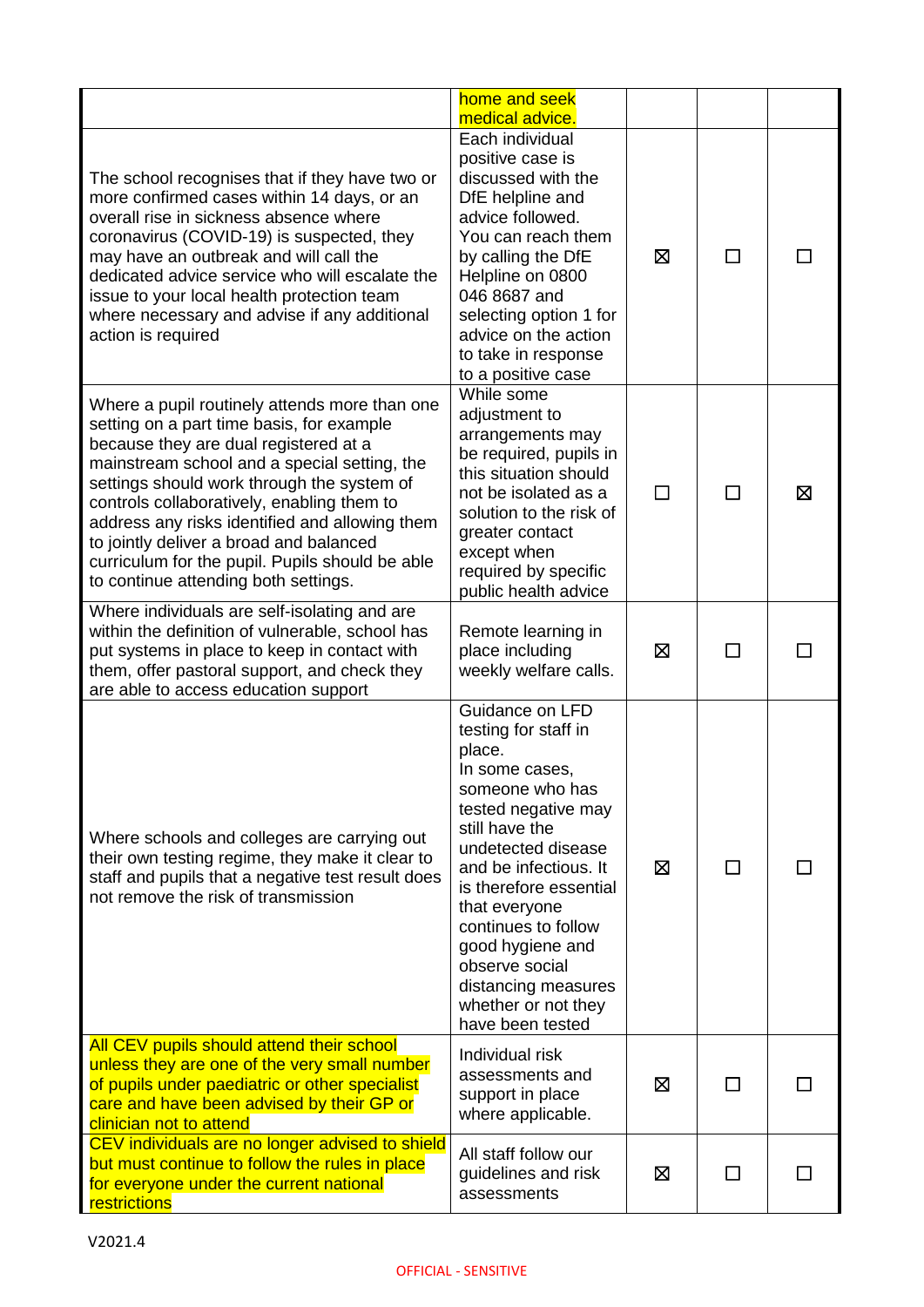| Staff with specific health conditions who fall                                                                                                                                                                                                                                                                                                                                                                                            |                                                                                                                                                                                                                                                                                                                                                                                                              |   |    |   |
|-------------------------------------------------------------------------------------------------------------------------------------------------------------------------------------------------------------------------------------------------------------------------------------------------------------------------------------------------------------------------------------------------------------------------------------------|--------------------------------------------------------------------------------------------------------------------------------------------------------------------------------------------------------------------------------------------------------------------------------------------------------------------------------------------------------------------------------------------------------------|---|----|---|
| within the CEV category and have been<br>shielding, are advised to stay at home as<br>much as possible.<br>If working from home is not possible, they may<br>be asked to return to work. Consideration<br>should first be given to roles in school where it<br>is possible to maintain social distancing.<br>Returning is subject to an individual risk<br>assessment and being able to maintain social<br>distancing as much as possible |                                                                                                                                                                                                                                                                                                                                                                                                              |   |    | ⊠ |
| Those living with someone who is CEV can<br>still attend work where home-working is not<br>possible and should ensure they maintain<br>good prevention practice in the workplace and<br>home settings                                                                                                                                                                                                                                     | Individual risk<br>assessments in<br>place where<br>applicable.                                                                                                                                                                                                                                                                                                                                              | ⊠ |    |   |
| CV staff can continue to attend school. While<br>in school they must follow the system of<br>controls to minimise the risks of transmission                                                                                                                                                                                                                                                                                               | Individual risk<br>assessment in place<br>and staff shielding<br>until 31 <sup>st</sup> March as<br>advised by NHS.                                                                                                                                                                                                                                                                                          | ⊠ | П  |   |
| Staff who live with those who are CV can<br>attend the workplace but should ensure they<br>maintain good prevention practice in the<br>workplace and at home                                                                                                                                                                                                                                                                              | Staff guidelines in<br>place.                                                                                                                                                                                                                                                                                                                                                                                | ⊠ | ΙI |   |
| Current evidence shows that a range of<br>factors mean that some people may be at<br>comparatively increased risk from coronavirus<br>(COVID-19) where it is not possible to work<br>from home, these staff can attend school as<br>long as the system of controls are adhered to                                                                                                                                                         | Individual risk<br>assessments in<br>place where<br>applicable and all<br>staff follow our<br>guidelines and risk<br>assessments.<br>information available<br>on who is at higher<br>risk from coronavirus                                                                                                                                                                                                   | 区 |    |   |
| Pregnant women are in the 'clinically<br>vulnerable' category                                                                                                                                                                                                                                                                                                                                                                             | School must<br>complete the New<br>and Expectant<br>Mothers risk<br>assessment as well<br>as the Covid<br>Individual risk<br>assessment.<br>Both the New and<br><b>Expectant Mothers</b><br>and the Individual<br><b>Risk Assessment</b><br>must be reviewed<br>prior to 28 weeks<br>when risk factors<br>increase.<br><b>Individual Risk</b><br>Assessments will<br>need to be subject to<br>regular review | ⊠ |    |   |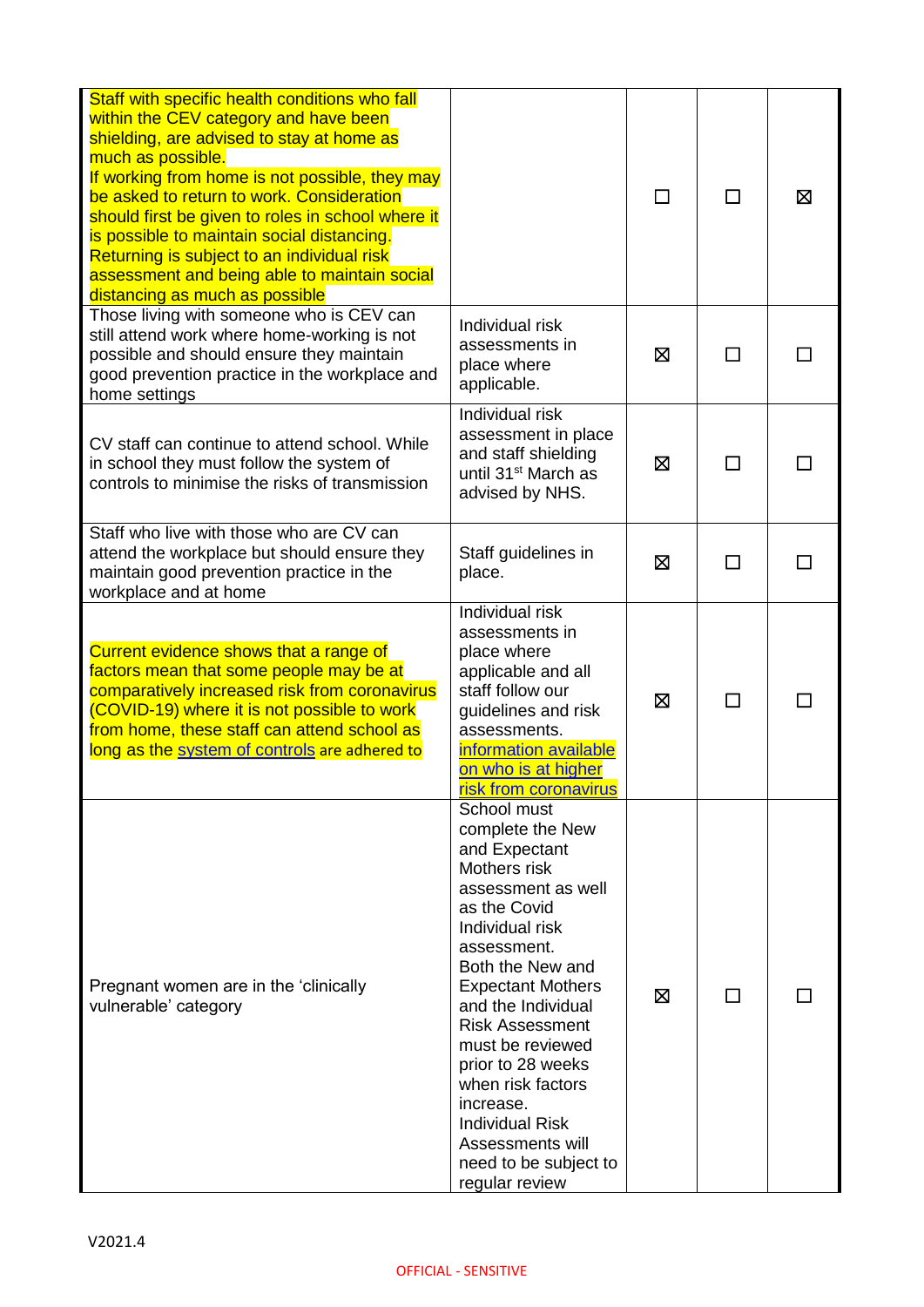|                                                                                                                                                                                                                                                                                                                                                                                                                                                                                                                                                                                                                       | RCOG Q&A covid19                                                                                                                                                                                                                                                                                                                                                                                                                          |   |   |   |
|-----------------------------------------------------------------------------------------------------------------------------------------------------------------------------------------------------------------------------------------------------------------------------------------------------------------------------------------------------------------------------------------------------------------------------------------------------------------------------------------------------------------------------------------------------------------------------------------------------------------------|-------------------------------------------------------------------------------------------------------------------------------------------------------------------------------------------------------------------------------------------------------------------------------------------------------------------------------------------------------------------------------------------------------------------------------------------|---|---|---|
|                                                                                                                                                                                                                                                                                                                                                                                                                                                                                                                                                                                                                       | virus infection and<br>pregnancy                                                                                                                                                                                                                                                                                                                                                                                                          |   |   |   |
|                                                                                                                                                                                                                                                                                                                                                                                                                                                                                                                                                                                                                       | Currently no staff<br>affected.                                                                                                                                                                                                                                                                                                                                                                                                           |   |   |   |
| We currently advise, due to the increased risk<br>of serious illness and premature birth after 28<br>weeks gestation arising from Covid, that<br>pregnant colleagues in their 3 <sup>rd</sup> trimester do<br>not attend a physical workplace. Therefore,<br>from now on pregnant employees in their 3 <sup>rd</sup><br>trimester should be directed to work from<br>home if they are currently attending a<br>workplace. This should happen as soon as<br>possible, and so managers are required to<br>send home any pregnant employees who<br>have reached the start of their 28 <sup>th</sup> week of<br>pregnancy | As pregnant women<br>are currently advised<br>not to be vaccinated<br>and there continues<br>to be moderate<br>levels of coronavirus<br>transmission within<br>the community, we<br>have decided to<br>continue to advise<br>those in the 3 <sup>rd</sup><br>trimester of<br>pregnancy to<br>continue to remain<br>away from<br>workplaces<br>As per NYCC<br>recommendation                                                               |   | П | ⊠ |
| All employers have a duty of care to their<br>employees, and this extends to their mental<br>health.<br>Make sure you have explained to all staff the<br>measures you are putting in place. Discuss<br>with all staff any changes in place as part of<br>these measures.<br>Because some staff may be particularly<br>anxious about returning, you may need extra<br>systems in place to support staff wellbeing                                                                                                                                                                                                      | We provide various<br>support mechanisms<br>for staff including our<br><b>Mental Health page</b><br>on our school<br>website.<br><b>Read about the:</b><br>extra mental health<br>support for pupils<br>and teachers,<br><b>Wellbeing for</b><br><b>Education return</b><br><b>programme</b><br><b>Education</b><br>Support provides a<br>free helpline for<br>school staff and<br>targeted support for<br>mental health and<br>wellbeing | ⊠ |   |   |
| Volunteers may be used to support the work<br>of the school, as would usually be the case                                                                                                                                                                                                                                                                                                                                                                                                                                                                                                                             | Volunteers are<br>assigned to one<br>Bubble.<br>Mixing of volunteers<br>across groups<br>should be kept to a<br>minimum, and they<br>should remain 2<br>metres from pupils<br>and staff where<br>possible                                                                                                                                                                                                                                 | ⊠ | П |   |
| Specialists, therapists, clinicians and other<br>support staff for pupils with SEND provide<br>interventions as usual                                                                                                                                                                                                                                                                                                                                                                                                                                                                                                 | We ask specialist<br>staff to social                                                                                                                                                                                                                                                                                                                                                                                                      | 区 | П |   |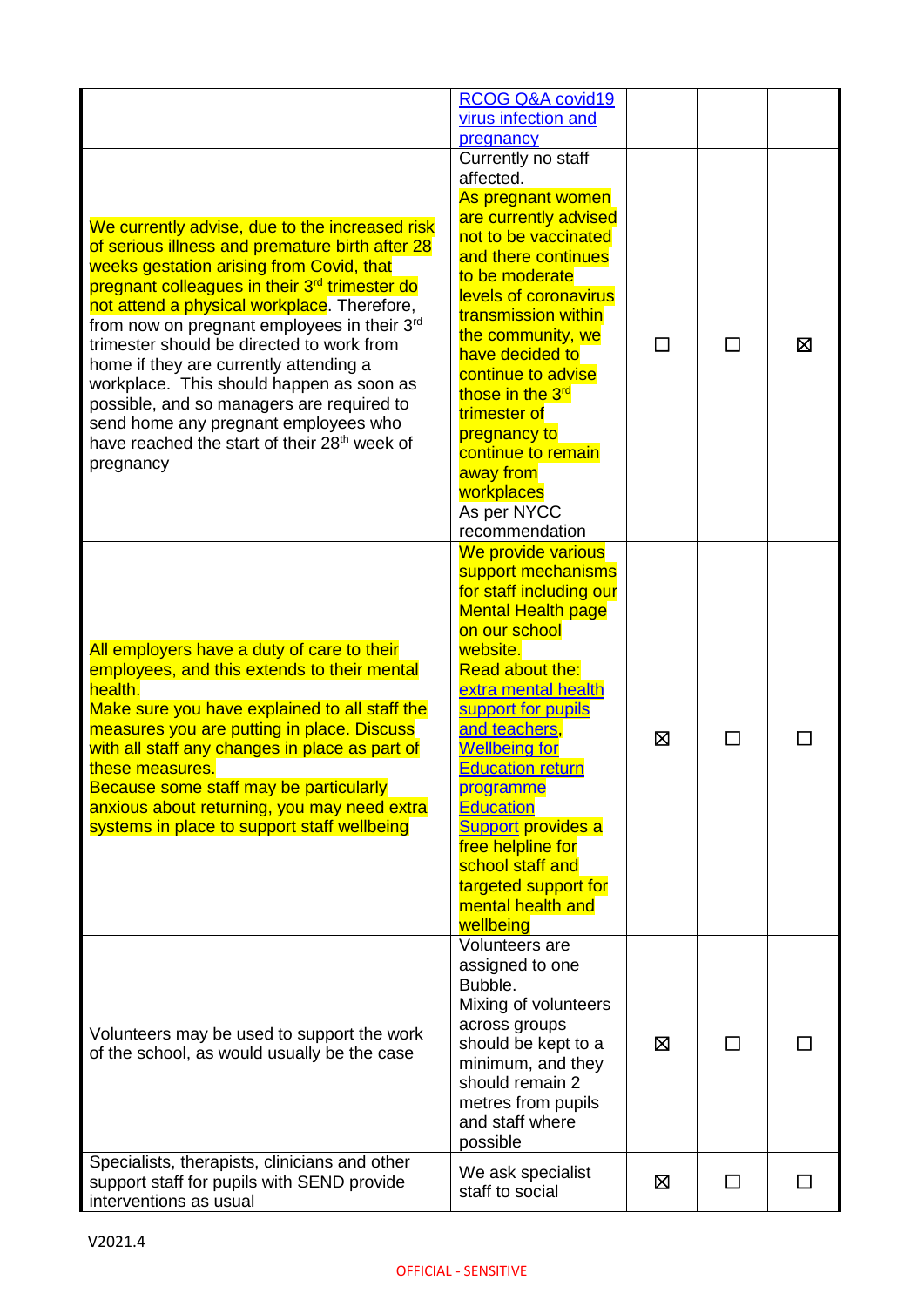|                                                                                                                                                                                                                                                                                                                     | distance at 2m if<br>possible.<br>We do not ask<br>outside agencies to<br>wear face masks,<br>but some of them<br>insist.                                                                                                                                                                                                                                                                                                                                                                                                                                                             |   |        |  |
|---------------------------------------------------------------------------------------------------------------------------------------------------------------------------------------------------------------------------------------------------------------------------------------------------------------------|---------------------------------------------------------------------------------------------------------------------------------------------------------------------------------------------------------------------------------------------------------------------------------------------------------------------------------------------------------------------------------------------------------------------------------------------------------------------------------------------------------------------------------------------------------------------------------------|---|--------|--|
| Where it is necessary to use supply staff and<br>peripatetic teachers, those individuals will be<br>expected to comply with the school's<br>arrangements for managing and minimising<br>risk, including taking particular care to<br>minimise contact and maintain as much<br>distance as possible from other staff | Sports coaches will<br>be working outside<br>and expected to<br>social distance.<br>Music peris are able<br>to effectively socially<br>distance in the<br>meeting room or<br>hall. We will try to<br>keep the use of<br>supply to an<br>absolute minimum<br>and the agency we<br>use has tracking in<br>place.<br>To minimise the<br>numbers of<br>temporary staff<br>entering the school<br>premises, and<br>secure best value,<br>schools may wish to<br>use longer<br>assignments with<br>supply teachers and<br>agree a minimum<br>number of hours<br>across the academic<br>year | ⊠ | $\Box$ |  |
| Supply staff, volunteers and other temporary<br>or peripatetic staff can move between schools.                                                                                                                                                                                                                      | As above, we ask<br>specialist staff to<br>social distance at<br>2m if possible.<br>We do not ask<br>outside agencies to<br>wear face masks,<br>but some of them<br>insist.<br>They should ensure<br>they minimise<br>contact and maintain<br>as much distance as<br>possible from other<br>staff.<br><b>Such staff and</b><br><b>visitors must follow</b><br>your school's<br>arrangements for<br>managing and<br>minimising risk                                                                                                                                                    | ⊠ | ⊠      |  |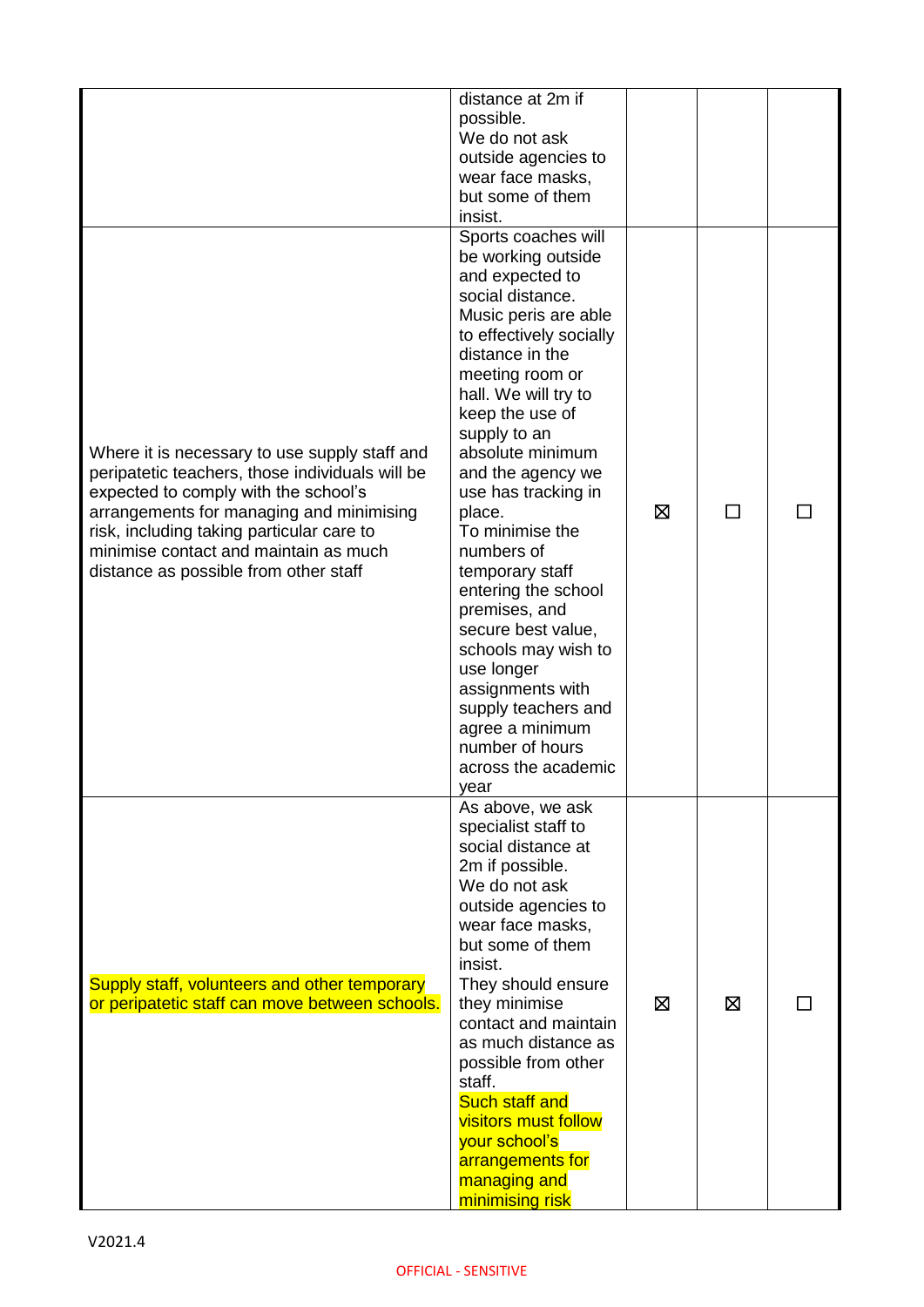|                                                                                                                                                                                                                                                                                                                                                                                                                     | based on the system<br>of controls. They<br>should also have<br>access to<br>information on the<br>safety arrangements<br>and be provided with<br>this as soon as<br>possible after the<br>booking.<br>This also applies to<br>other temporary staff<br>and volunteers<br>working in schools<br>such as:<br>support staff working<br>on a supply basis<br>peripatetic staff such<br>as music tutors and<br>sports coaches<br>those working in<br>before and after<br>school clubs                                                                                                                                                                              |   |              |  |
|---------------------------------------------------------------------------------------------------------------------------------------------------------------------------------------------------------------------------------------------------------------------------------------------------------------------------------------------------------------------------------------------------------------------|----------------------------------------------------------------------------------------------------------------------------------------------------------------------------------------------------------------------------------------------------------------------------------------------------------------------------------------------------------------------------------------------------------------------------------------------------------------------------------------------------------------------------------------------------------------------------------------------------------------------------------------------------------------|---|--------------|--|
| <b>Site User Becoming Unwell</b>                                                                                                                                                                                                                                                                                                                                                                                    |                                                                                                                                                                                                                                                                                                                                                                                                                                                                                                                                                                                                                                                                |   |              |  |
| If anyone in the school becomes unwell with a<br>new, continuous cough or a high temperature,<br>or has a loss of, or change in, their normal<br>sense of taste or smell (anosmia), they must<br>be sent home and advised to follow the<br>guidance which sets out that they must self-<br>isolate for at least 10 days and should <b>arrange</b><br>to have a test to see if they have coronavirus<br>$(COVID-19)$ | Clear guidelines<br>shared in Staff<br>Guidelines, letter<br>parents/carers and<br>Home School<br>Agreement and all<br>published on the<br>website.<br>Other members of<br>their household<br>(including any<br>siblings) should self-<br>isolate. Their<br>isolation period<br>includes the day<br>symptoms started<br>for the first person in<br>their household, or<br>the day their test<br>was taken if they did<br>not have symptoms,<br>whether this was a<br><b>Lateral Flow Device</b><br>(LFD) or Polymerase<br><b>Chain Reaction</b><br>(PCR) test), and the<br>next 10 full days. If a<br>member of the<br>household starts to<br>display symptoms | ⊠ | $\mathbf{I}$ |  |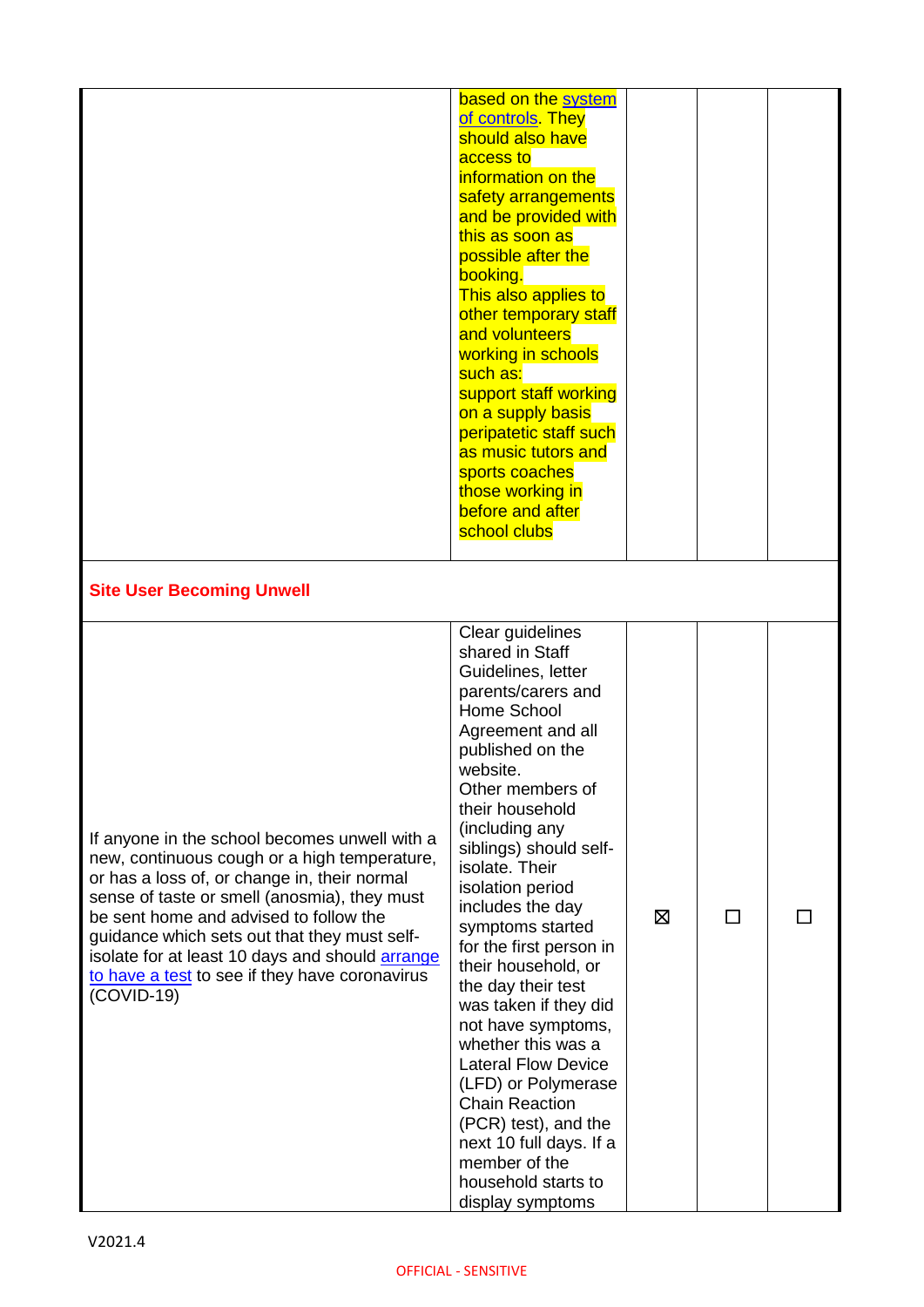|                                                                                                                                                                                                                                                                                                                      | while self-isolating                                                                                                                                                                                                                                                                                                                 |   |        |  |
|----------------------------------------------------------------------------------------------------------------------------------------------------------------------------------------------------------------------------------------------------------------------------------------------------------------------|--------------------------------------------------------------------------------------------------------------------------------------------------------------------------------------------------------------------------------------------------------------------------------------------------------------------------------------|---|--------|--|
|                                                                                                                                                                                                                                                                                                                      | they will need to<br>restart the 10 day                                                                                                                                                                                                                                                                                              |   |        |  |
|                                                                                                                                                                                                                                                                                                                      | isolation period and                                                                                                                                                                                                                                                                                                                 |   |        |  |
|                                                                                                                                                                                                                                                                                                                      | book a test<br>A plastic chair is                                                                                                                                                                                                                                                                                                    |   |        |  |
| If a pupil is awaiting collection, they should be<br>moved, if possible, to a room where they can<br>be isolated behind a closed door, depending<br>on the age of the Pupils and with appropriate<br>adult supervision if required. A window should<br>be opened for fresh air ventilation if it is safe<br>to do so | available in the front<br>entrance. If weather<br>permits the child will<br>sit outdoors<br>supervised by the<br>administrator at a<br>safe distance.<br>If it is not possible to<br>isolate them, move<br>them to an area<br>which is at least 2<br>metres away from<br>other people                                                | ⊠ | П      |  |
| If the pupil needs to go to the toilet while<br>waiting to be collected, they should use a<br>separate toilet if possible. The toilet should be<br>cleaned and disinfected using standard<br>cleaning products before being used by<br>anyone else                                                                   | There is a separate<br>staff toilet available,<br>near the main office,<br>which can be closed<br>and cleaned after<br>use.                                                                                                                                                                                                          | ⊠ |        |  |
| PPE should be worn by staff caring for the<br>pupil while they await collection if a distance of<br>2 metres cannot be maintained (such as for a<br>very young pupil or a pupil with complex<br>needs)                                                                                                               | PPE available in the<br>main office.<br>See Inadequate<br><b>Personal Protection</b><br>& PPE section of<br>this risk assessment                                                                                                                                                                                                     | ⊠ | $\Box$ |  |
| In non-residential schools, if a pupil displays<br>coronavirus (COVID-19) symptoms, or has a<br>positive test, while at their school they should<br>avoid using public transport and, wherever<br>possible, be collected by a member of their<br>family or household                                                 | Staff aware<br>If someone who<br>uses dedicated<br>transport tests<br>positive, local<br>authorities should<br>work with schools<br>and colleges to<br><b>identify close</b><br>contacts                                                                                                                                             | ⊠ |        |  |
| In exceptional circumstances, if parents or<br>carers cannot arrange to have their child<br>collected, if age-appropriate and safe to do so<br>the child should walk, cycle or scoot home<br>following a positive test result                                                                                        | We will avoid this at<br>all costs.<br>If this is not possible,<br>alternative<br>arrangements may<br>need to be<br>organised by the<br>school. The local<br>authority may be<br>able to help source a<br>suitable vehicle<br>which would provide<br>appropriate<br>protection for the<br>driver, who must be<br>made aware that the | ⊠ |        |  |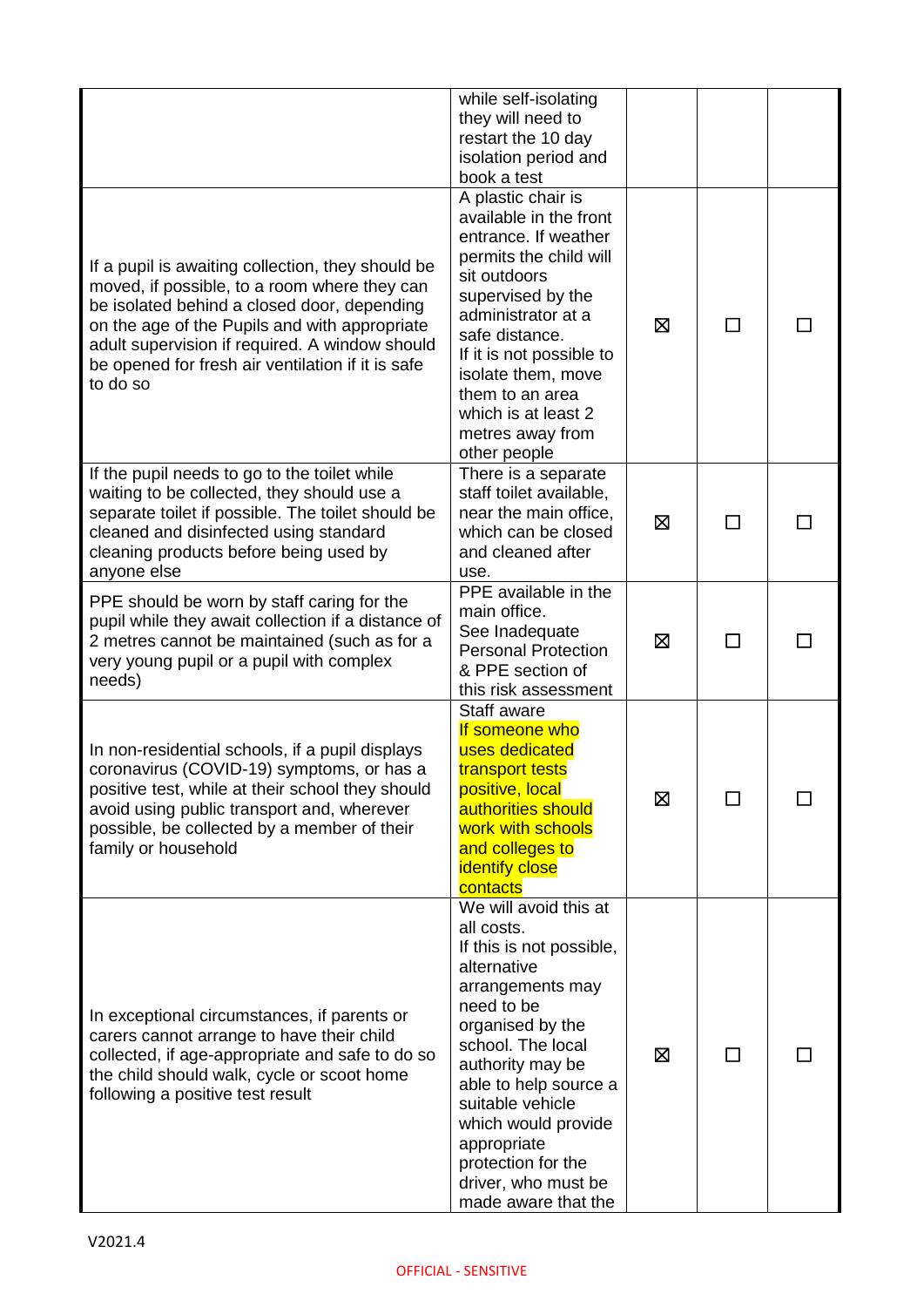|                                                                                                                                                                                                                                                                                                                                                                                                                                                                                                                                                                                                                                                                                                                                                                                                                                                                                                                                                                                                                                    | individual has tested<br>positive or is<br>displaying symptoms                                                                                                                         |   |        |  |
|------------------------------------------------------------------------------------------------------------------------------------------------------------------------------------------------------------------------------------------------------------------------------------------------------------------------------------------------------------------------------------------------------------------------------------------------------------------------------------------------------------------------------------------------------------------------------------------------------------------------------------------------------------------------------------------------------------------------------------------------------------------------------------------------------------------------------------------------------------------------------------------------------------------------------------------------------------------------------------------------------------------------------------|----------------------------------------------------------------------------------------------------------------------------------------------------------------------------------------|---|--------|--|
| In an emergency, call 999 if the pupil is<br>seriously ill or injured or their life is at risk.                                                                                                                                                                                                                                                                                                                                                                                                                                                                                                                                                                                                                                                                                                                                                                                                                                                                                                                                    | Clear guidance<br>shared in Staff<br>Guidelines.<br>Anyone with<br>coronavirus (COVID-<br>19) symptoms<br>should not visit the<br>GP, pharmacy,<br>urgent care centre or<br>a hospital | ⊠ | ΙI     |  |
| Any member of staff who has provided close<br>contact care to someone with symptoms,<br>regardless of whether they are wearing PPE,<br>and all other members of staff or pupils who<br>have been in close contact with that person,<br>do not need to go home to self-isolate unless:<br>the symptomatic person subsequently<br>tests positive<br>they develop symptoms themselves (in<br>which case, they should self-isolate<br>immediately and arrange to have a<br>test)<br>they are requested to do so by NHS<br><b>Test and Trace or the Public Health</b><br><b>England (PHE) advice service</b><br>(or PHE local health protection team if<br>escalated) which is a legal obligation<br>they have tested positive from<br>an LFD or PCR test as part of a<br>community or worker programme. If<br>an LFD test is taken first, and a<br>confirmatory PCR test is then taken<br>within 2 days of the positive lateral flow<br>test, and is negative, it overrides<br>the LFD test and the individual can<br>return to school | Clear guidance<br>shared in Staff<br>Guidelines.                                                                                                                                       | ⊠ |        |  |
| Everyone must wash their hands thoroughly<br>for 20 seconds with soap and running water or<br>use hand sanitiser after any contact with<br>someone who is unwell                                                                                                                                                                                                                                                                                                                                                                                                                                                                                                                                                                                                                                                                                                                                                                                                                                                                   | Clear guidance<br>shared in Staff<br>Guidelines.                                                                                                                                       | ⊠ | $\Box$ |  |
| The area around the person with symptoms<br>must be cleaned with normal household<br>disinfectant after they have left to reduce the<br>risk of passing the infection on to other people                                                                                                                                                                                                                                                                                                                                                                                                                                                                                                                                                                                                                                                                                                                                                                                                                                           | Additional cleaning<br>will take place.<br>COVID-19: cleaning<br>of non-healthcare<br>settings guidance                                                                                | ⊠ | $\Box$ |  |
| <b>Site User Developing Symptoms</b>                                                                                                                                                                                                                                                                                                                                                                                                                                                                                                                                                                                                                                                                                                                                                                                                                                                                                                                                                                                               |                                                                                                                                                                                        |   |        |  |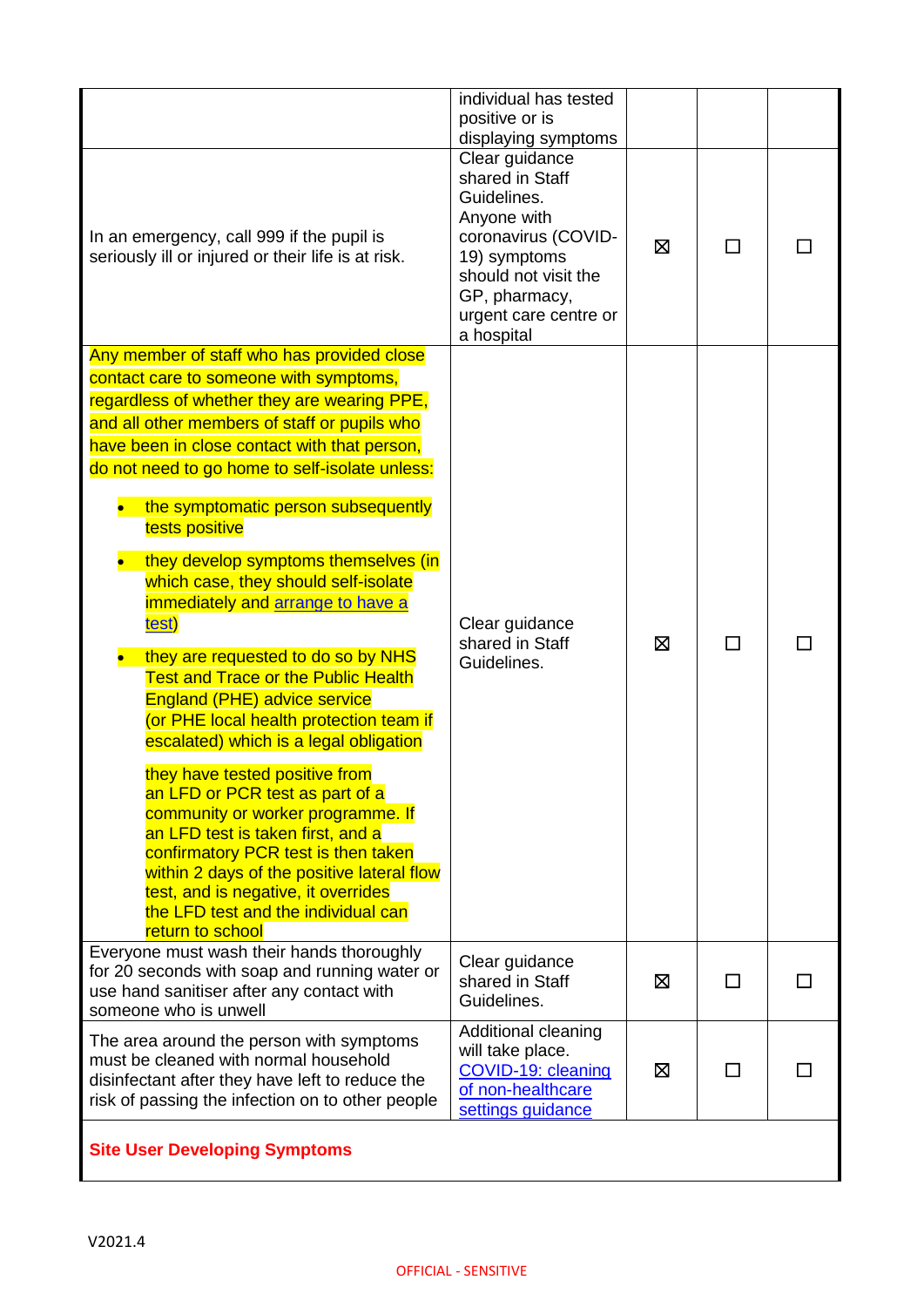| Schools must ensure that staff members and<br>parents/carers understand that they will need<br>to be ready and willing to book a test if they<br>are displaying symptoms. The main symptoms<br>are a high temperature, a new continuous<br>cough and/or a loss or change to your sense<br>of smell or taste. Staff and pupils must not<br>come into the school if they have symptoms,<br>and must be sent home to self-isolate if they<br>develop them in school. All children can be<br>tested if they have symptoms, including<br>children under 5, but children aged 11 and<br>under will need to be helped by their parents<br>or carers if using a home testing kit | Clear guidance<br>shared in Staff<br>Guidelines and letter<br>to parents.<br>The advice service<br>(or PHE local health<br>protection team if<br>escalated) will<br>provide definitive<br>advice on who must<br>be sent home. A<br>template letter will<br>be provided to<br>schools, on the<br>advice of the health<br>protection team, to<br>send to parents and<br>staff if needed                                                                                                                                                                                                                | ⊠ | ΙI |  |
|--------------------------------------------------------------------------------------------------------------------------------------------------------------------------------------------------------------------------------------------------------------------------------------------------------------------------------------------------------------------------------------------------------------------------------------------------------------------------------------------------------------------------------------------------------------------------------------------------------------------------------------------------------------------------|------------------------------------------------------------------------------------------------------------------------------------------------------------------------------------------------------------------------------------------------------------------------------------------------------------------------------------------------------------------------------------------------------------------------------------------------------------------------------------------------------------------------------------------------------------------------------------------------------|---|----|--|
| School have received an initial supply of 10<br>PCR test kits before the start of the autumn<br>term in 2020 and information about how to<br>order to replenish this supply when they are<br>running out                                                                                                                                                                                                                                                                                                                                                                                                                                                                 | PCR Tests in school<br>and additional pack<br>ordered.<br>You can replenish<br>these kits when they<br>run out by making<br>an order through the<br>online portal. You<br>should call the Test<br>and Trace helpdesk<br>on 119                                                                                                                                                                                                                                                                                                                                                                       | 区 |    |  |
| School determines how to prioritise the<br>distribution of their test kits in order to<br>minimise the impact of the virus on the<br>education of their pupils.                                                                                                                                                                                                                                                                                                                                                                                                                                                                                                          | The EHT or HoS<br>authorises the issue<br>of PCR test kits on<br>an individual case<br>basis.<br>The test kits sent to<br>schools are provided<br>to be used in the<br>exceptional<br>circumstance that an<br>individual becomes<br>symptomatic and<br>schools believe they<br>may have barriers to<br>accessing testing<br>elsewhere.<br>These kits can be<br>given directly to staff<br>or parents and<br>carers collecting a<br>child who has<br>developed<br>symptoms at school.<br>In particular, these<br>tests kits will also<br>help ensure that<br>symptomatic staff<br>can also get a test | ⊠ |    |  |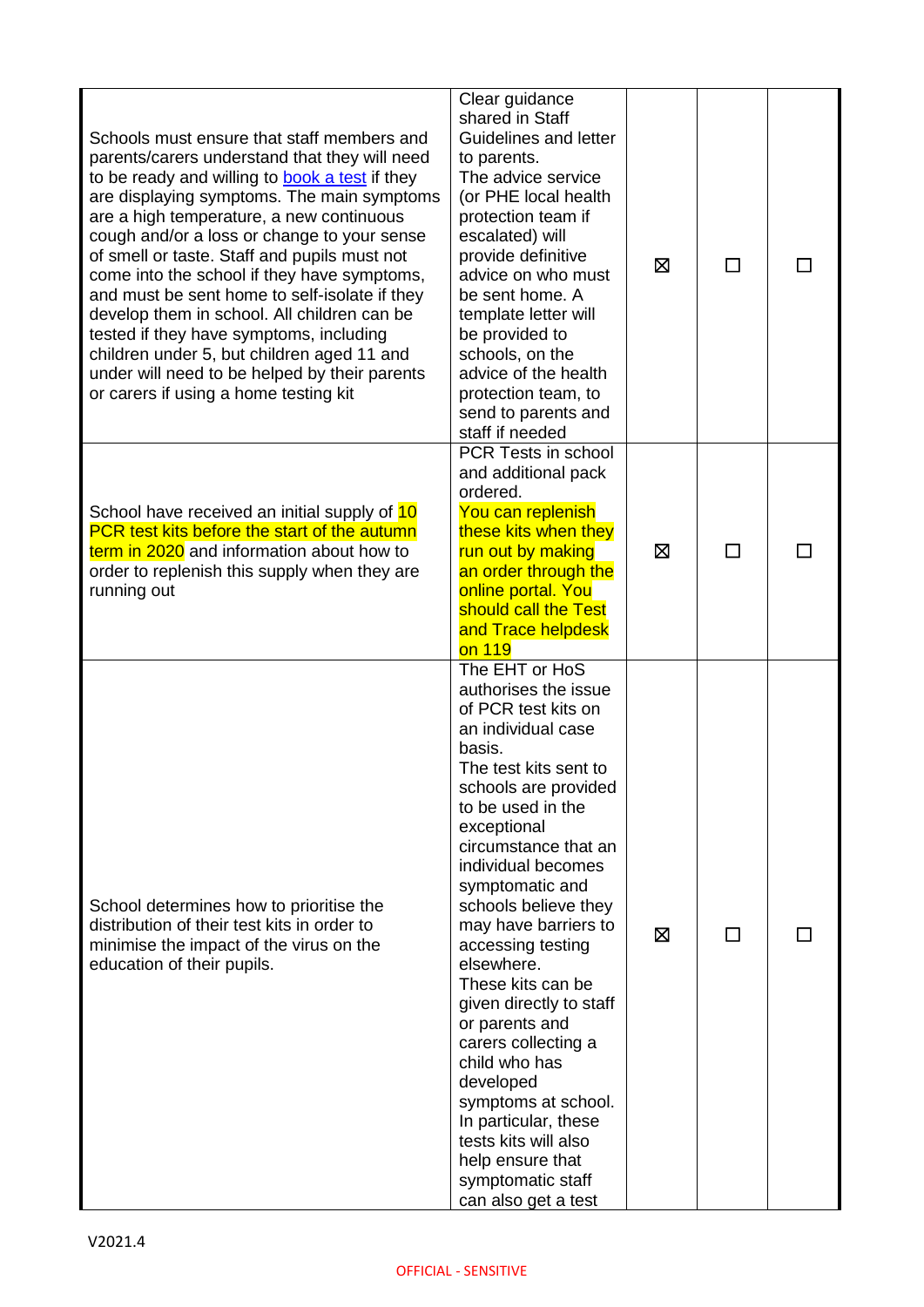|                                                                                                                                                                                                                                                                                                            | and if they test<br>negative, can return<br>to work as soon as<br>they no longer have<br>symptoms of<br>coronavirus (COVID-<br>19). Further<br>information is<br>provided in our<br>guidance<br><b>Coronavirus</b><br>(COVID-19): test kits<br>for schools and FE<br>providers.                               |   |    |  |
|------------------------------------------------------------------------------------------------------------------------------------------------------------------------------------------------------------------------------------------------------------------------------------------------------------|---------------------------------------------------------------------------------------------------------------------------------------------------------------------------------------------------------------------------------------------------------------------------------------------------------------|---|----|--|
| The asymptomatic testing programme does<br>not replace the current testing policy for those<br>with symptoms. Anyone with symptoms (even<br>if they recently had a negative LFD test<br>result), should still self-isolate immediately<br>according to government guidelines                               | Clear guidance<br>shared in Staff<br>Guidelines.                                                                                                                                                                                                                                                              | ⊠ | ΙI |  |
| It remains essential that anyone who gets a<br>positive result from an LFD test self-isolates<br>immediately, as must other members of their<br>household, while they get a<br>confirmatory PCR test                                                                                                       | Clear guidance<br>shared in Staff<br>Guidelines and<br>letters to parents.                                                                                                                                                                                                                                    | 区 |    |  |
| Whilst awaiting the confirmatory PCR result,<br>pupils, students and staff and close contacts<br>should continue to self-isolate                                                                                                                                                                           | Clear guidance<br>shared in Staff<br>Guidelines and<br>letters to parents.                                                                                                                                                                                                                                    | ⊠ | П  |  |
| Those with symptoms are expected to order a<br>test online or visit a test site to take a lab-<br>based polymerase chain reaction (PCR) test<br>to check if they have the virus                                                                                                                            | Clear guidance<br>shared in Staff<br>Guidelines.                                                                                                                                                                                                                                                              | ⊠ |    |  |
| Schools must ensure that staff members and<br>parents/carers understand that they will need<br>to be ready and willing to provide details of<br>anyone they have been in close contact with if<br>they were to test positive for coronavirus<br>(COVID-19) or if asked by NHS Test & Trace                 | Clear guidance<br>shared in Staff<br>Guidelines and<br>letters to parents.                                                                                                                                                                                                                                    | 区 | ΙI |  |
| Schools must ensure that staff members and<br>parents/carers understand that they will need<br>to be ready and willing to self-isolate if they<br>have been in close contact with someone who<br>develops coronavirus (COVID-19) symptoms<br>or someone who tests positive for coronavirus<br>$(COVID-19)$ | Clear guidance<br>shared in Staff<br>Guidelines and<br>letters to parents.<br>Household members<br>of those contacts<br>who are sent home<br>do not need to self-<br>isolate themselves<br>unless the child,<br>young person or<br>staff member who is<br>self-isolating<br>subsequently<br>develops symptoms | ⊠ | ┌  |  |
| Parents and staff are asked to inform the<br>school immediately of the results of a test                                                                                                                                                                                                                   | Clear guidance<br>shared in Staff<br>Guidelines and                                                                                                                                                                                                                                                           | ⊠ |    |  |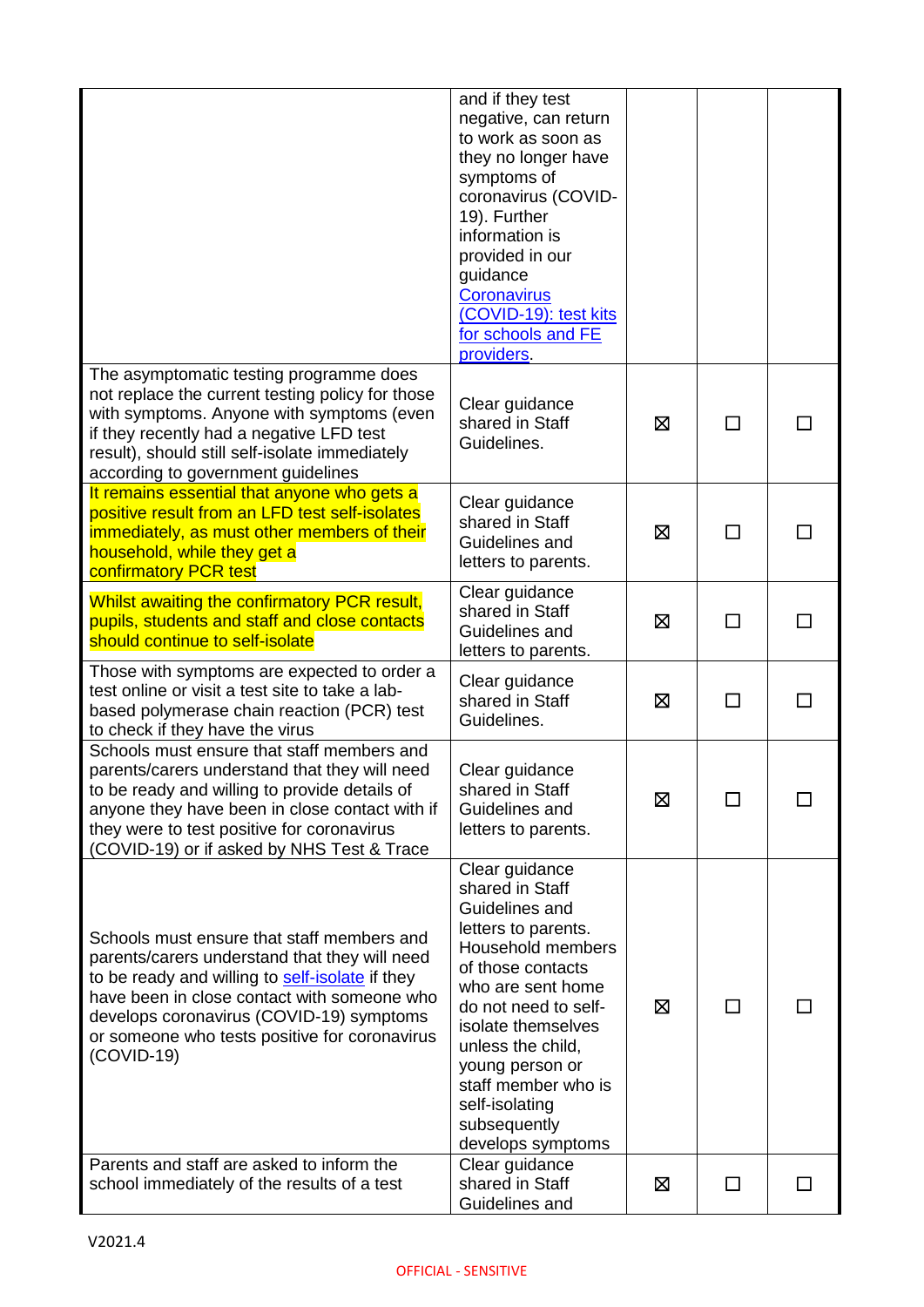|                                                                                                                                                                                                                                                                                                                                                                                                                                                                                                                                                                                                                                                                                                                                                                                             | letters to parents -<br>Logs in place.<br>Schools must not<br>share the names or<br>details of people<br>with coronavirus<br>(COVID-19) unless<br>essential to protect<br>others                                                                                               |   |        |  |
|---------------------------------------------------------------------------------------------------------------------------------------------------------------------------------------------------------------------------------------------------------------------------------------------------------------------------------------------------------------------------------------------------------------------------------------------------------------------------------------------------------------------------------------------------------------------------------------------------------------------------------------------------------------------------------------------------------------------------------------------------------------------------------------------|--------------------------------------------------------------------------------------------------------------------------------------------------------------------------------------------------------------------------------------------------------------------------------|---|--------|--|
| If a member of the household starts to display<br>symptoms while self-isolating they will need to<br>restart the 10-day isolation period and book a<br>test.                                                                                                                                                                                                                                                                                                                                                                                                                                                                                                                                                                                                                                | Clear guidance<br>shared in Staff<br>Guidelines and<br>letters to parents.                                                                                                                                                                                                     | ⊠ | П      |  |
| If anyone tests positive whilst not experiencing<br>symptoms, but develops symptoms during the<br>isolation period, they must restart the 10-day<br>isolation period from the day they developed<br>symptoms.                                                                                                                                                                                                                                                                                                                                                                                                                                                                                                                                                                               | Clear guidance<br>shared in Staff<br>Guidelines and<br>letters to parents.                                                                                                                                                                                                     | ⊠ |        |  |
| If someone with symptoms tests negative for<br>coronavirus (COVID-19), then they should<br>stay at home until they are recovered as usual<br>from their illness but can safely return<br>thereafter. The only exception to return<br>following a negative test result is where an<br>individual is separately identified as a close<br>contact of a confirmed case, when they will<br>need to self-isolate for 10 days from the date<br>of that contact                                                                                                                                                                                                                                                                                                                                     | Clear guidance<br>shared in Staff<br>Guidelines and<br>letters to parents.<br>Schools should not<br>request evidence of<br>negative test results<br>or other medical<br>evidence before<br>admitting children or<br>welcoming them<br>back after a period<br>of self-isolation | ⊠ | $\Box$ |  |
| Someone who is self-isolating because they<br>have been in close contact with someone who<br>has tested positive for coronavirus (COVID-<br>19) starts to feel unwell and gets a test for<br>coronavirus themselves, and the test delivers<br>a negative result, they must remain in isolation<br>for the remainder of the 10-day isolation<br>period                                                                                                                                                                                                                                                                                                                                                                                                                                       | Clear guidance<br>shared in Staff<br>Guidelines and<br>letters to parents.<br>This is because they<br>could still develop<br>coronavirus (COVID-<br>19) within the<br>remaining days                                                                                           | ⊠ |        |  |
| If someone with symptoms tests positive, they<br>should follow the 'stay at home: guidance for<br>households with possible or confirmed<br>coronavirus (COVID-19) infection' and must<br>continue to self-isolate for at least 10 days<br>from the onset of their symptoms and then<br>return to school only if they do not have<br>symptoms other than cough or loss of sense<br>of smell/taste. This is because a cough or<br>anosmia can last for several weeks once the<br>infection has gone. The 10-day period starts<br>from the day when they first became ill. If they<br>still have a high temperature, they should<br>continue to self-isolate until their temperature<br>returns to normal. Other members of their<br>household should all self-isolate for the full 10<br>days | Clear guidance<br>shared in Staff<br>Guidelines and<br>letters to parents.                                                                                                                                                                                                     | ⊠ |        |  |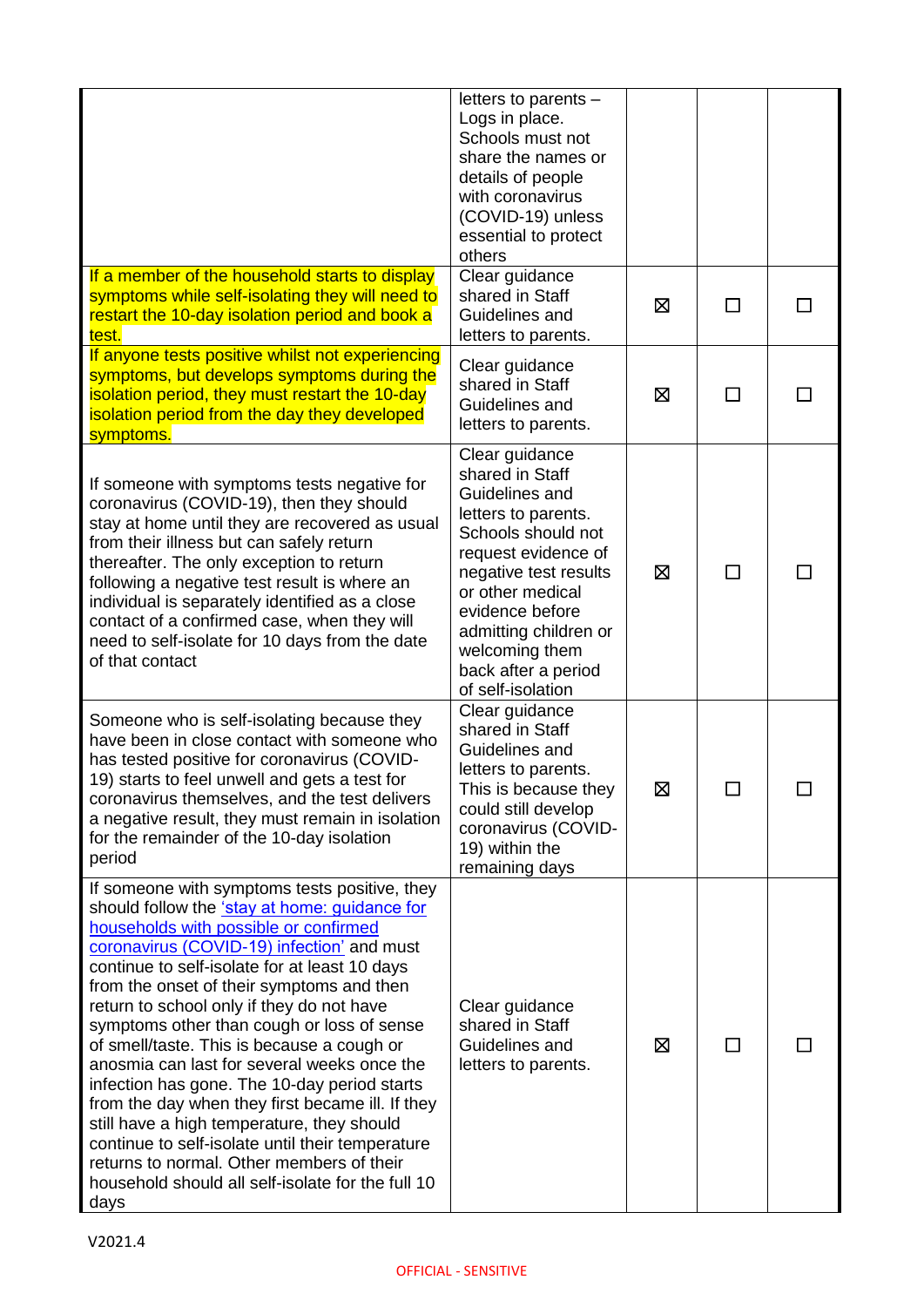| Schools send home those people who have<br>been in close contact with the person who has<br>tested positive, advising them to self-isolate<br>for 10 days since they were last in close<br>contact with that person when they were<br>infectious | Clear guidance<br>shared in Staff<br>Guidelines and letter<br>to parents.<br>Advice taken from<br>the DfE helpline on<br>each positive case.<br>Close contact can<br>be anyone who:<br>lives in the same<br>household as<br>someone with<br><b>Coronavirus</b><br>(COVID-19)<br>symptoms or who<br>has tested positive<br>for coronavirus<br>$(COVID-19)$<br>has had any of the<br>following types of<br>contact with<br>someone who has<br>tested positive for<br>coronavirus (COVID-<br>19) with either a<br><b>PCR test or LFD test</b><br>$($ if a<br>confirmatory PCR te<br>st is negative,<br>provided it was<br>taken within two<br>days of the<br>positive LFD, it<br>overrides the lateral<br>flow test and close<br>contacts can stop<br>self isolating):<br>face-to-face contact<br>including being<br>coughed on or<br>having a face-to-<br>face conversation<br>within 1 metre<br>been within 1 metre<br>for 1 minute or<br>longer without face-<br>to-face contact<br>been within 2 metres<br>of someone for more<br>than 15 minutes<br>(either as a one-off<br>contact or added up | ⊠ | □ |  |
|--------------------------------------------------------------------------------------------------------------------------------------------------------------------------------------------------------------------------------------------------|---------------------------------------------------------------------------------------------------------------------------------------------------------------------------------------------------------------------------------------------------------------------------------------------------------------------------------------------------------------------------------------------------------------------------------------------------------------------------------------------------------------------------------------------------------------------------------------------------------------------------------------------------------------------------------------------------------------------------------------------------------------------------------------------------------------------------------------------------------------------------------------------------------------------------------------------------------------------------------------------------------------------------------------------------------------------------------------------------|---|---|--|
|                                                                                                                                                                                                                                                  | together over 1 day)<br>travelled in the same<br>vehicle or a plane                                                                                                                                                                                                                                                                                                                                                                                                                                                                                                                                                                                                                                                                                                                                                                                                                                                                                                                                                                                                                               |   |   |  |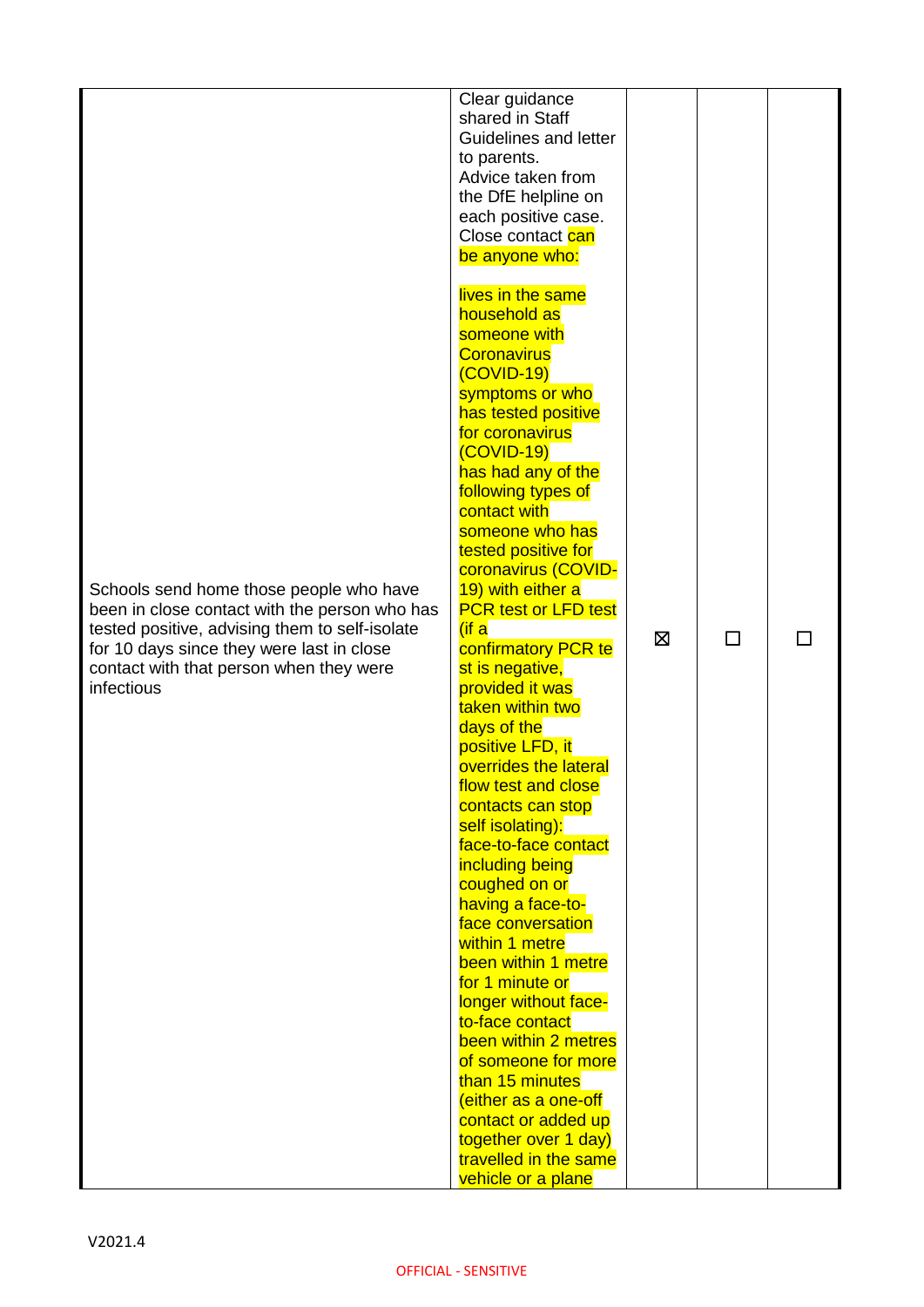| School must take swift action when they<br>become aware that someone who has<br>attended has tested positive for coronavirus<br>and must contact the dedicated advice service<br>introduced by Public Health England (PHE)<br>and delivered by the NHS Business Services<br>Authority | Each individual<br>positive case is<br>immediately<br>reported to the Trust<br>and discussed with<br>the DfE helpline and<br>advice followed.<br>This can be reached<br>by calling the DfE<br>Helpline on 0800<br>046 8687 and<br>selecting option 1 for<br>advice on the action<br>to take in response<br>to a positive case.<br>Schools will be put<br>through to a team of<br>advisers who will<br>inform them of what<br>action is needed<br>based on the latest<br>public health advice | ⊠ | ΙI           |              |
|---------------------------------------------------------------------------------------------------------------------------------------------------------------------------------------------------------------------------------------------------------------------------------------|----------------------------------------------------------------------------------------------------------------------------------------------------------------------------------------------------------------------------------------------------------------------------------------------------------------------------------------------------------------------------------------------------------------------------------------------------------------------------------------------|---|--------------|--------------|
| Public Health England has good evidence that<br>routinely taking the temperature of pupils by<br>the school is not recommended as this is an<br>unreliable method for identifying coronavirus<br>(COVID-19) so this does not take place                                               | Staff aware.<br>We do have an<br>infrared<br>thermometer<br>available, which may<br>be used if children<br>appear unwell.                                                                                                                                                                                                                                                                                                                                                                    | ⊠ | П            |              |
| <b>Inadequate Hand Washing/Personal Hygiene</b>                                                                                                                                                                                                                                       |                                                                                                                                                                                                                                                                                                                                                                                                                                                                                              |   |              |              |
| Staff/pupils/cleaners/contractors etc. will be<br>reminded to clean their hands regularly,<br>including when they arrive at school, when<br>they return from breaks, when they change<br>rooms and before and after eating                                                            | Clear guidance<br>shared in Staff<br>Guidelines and on<br>posters near the<br>main entrance.<br>Ensure that staff<br>have sufficient time<br>to wash their hands<br>regularly, as<br>frequently as pupils                                                                                                                                                                                                                                                                                    | ⊠ | П            |              |
| Consideration given to how often pupils and<br>staff will need to wash their hands and<br>incorporated time for this is in timetables or<br>lesson plans                                                                                                                              | Staff have<br>timetabled<br>handwashing at key<br>points during the<br>day.                                                                                                                                                                                                                                                                                                                                                                                                                  | ⊠ | $\mathsf{L}$ |              |
| Staff working with pupils who spit<br>uncontrollably may want more opportunities to<br>wash their hands than other staff                                                                                                                                                              |                                                                                                                                                                                                                                                                                                                                                                                                                                                                                              | П | П            | Σ            |
| Pupils who use saliva as a sensory stimulant<br>or who struggle with 'catch it, bin it, kill it' may<br>also need more opportunities to wash their<br>hands and this has been considered                                                                                              | Support in place as<br>required, especially<br>in Y1.                                                                                                                                                                                                                                                                                                                                                                                                                                        | ⊠ | □            | $\mathsf{L}$ |
| Help given to pupils with complex needs to<br>clean their hands properly                                                                                                                                                                                                              | Support in place as<br>required                                                                                                                                                                                                                                                                                                                                                                                                                                                              | 区 | $\Box$       | П            |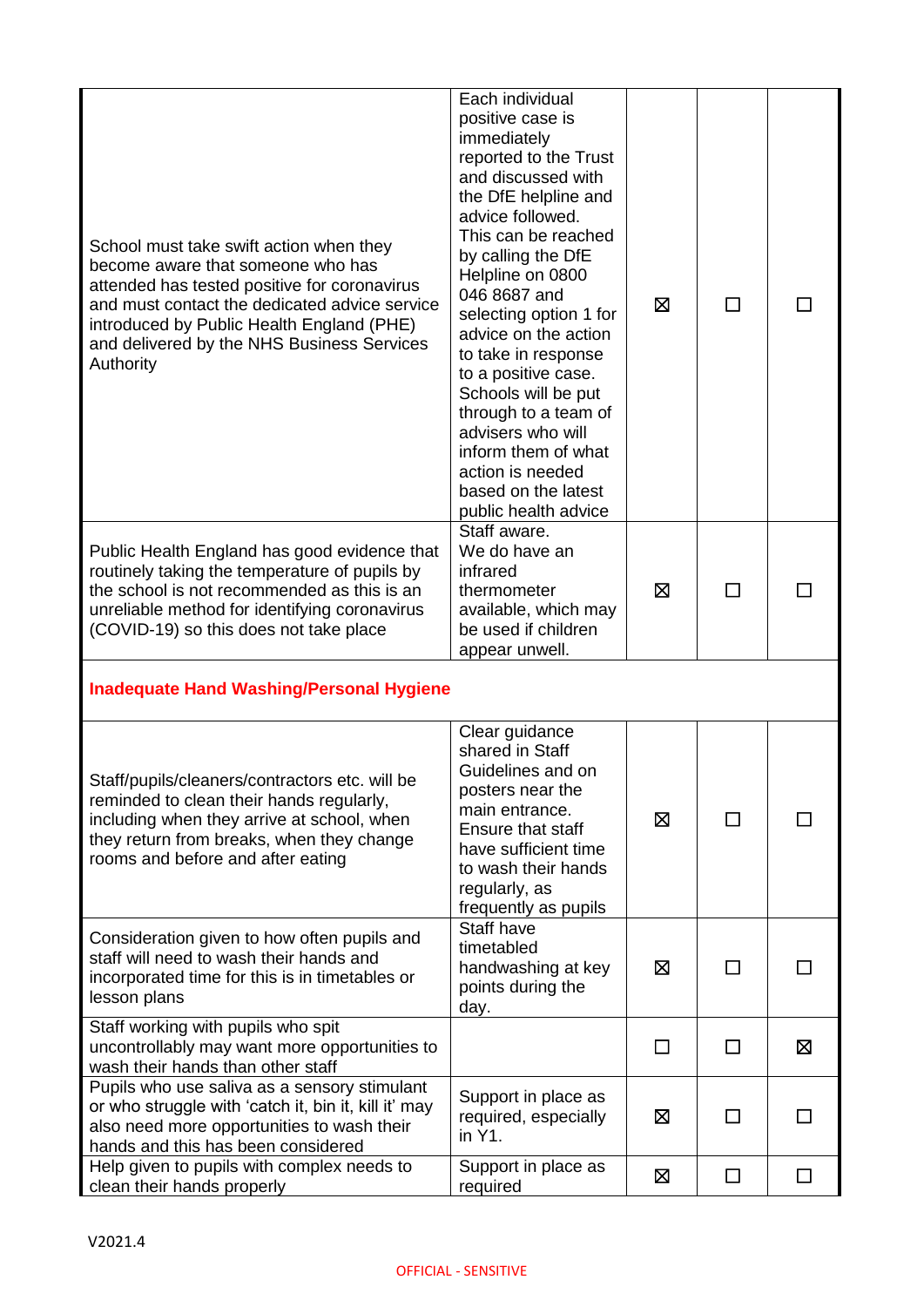| Risk assessments for pupils with complex<br>needs that may struggle to maintain as good<br>respiratory hygiene as their peers, for example<br>those who spit uncontrollably or use saliva as<br>a sensory stimulant, have been updated in<br>order to support these pupils and the staff<br>working with them             |                                                                                                                                                                                                                                                                                             |   | ΙI             | ⊠ |
|---------------------------------------------------------------------------------------------------------------------------------------------------------------------------------------------------------------------------------------------------------------------------------------------------------------------------|---------------------------------------------------------------------------------------------------------------------------------------------------------------------------------------------------------------------------------------------------------------------------------------------|---|----------------|---|
| Hands are washed with liquid soap & water for<br>a minimum of 20 seconds                                                                                                                                                                                                                                                  | Clear guidance<br>shared in Staff<br>Guidelines and on<br>posters.                                                                                                                                                                                                                          | ⊠ | П              |   |
| The school has considered whether they have<br>enough hand washing or hand sanitiser<br>'stations' available so that all pupils and staff<br>can clean their hands regularly                                                                                                                                              | All classrooms have<br>their own sinks, plus<br>additional facilities<br>available in toilets.                                                                                                                                                                                              | ⊠ |                |   |
| Alcohol based hand cleansers/gels can only<br>be used if soap and water are not available,<br>but is not a substitute for hand washing. Such<br>gels MUST ONLY BE USED UNDER CLOSE<br>SUPERVISION. In normal circumstances<br>pupils should not be using alcohol based hand<br>cleansers because of the risk of ingestion | All classrooms have<br>their own sinks, plus<br>additional facilities<br>available in toilets.<br>Skin friendly<br>cleaning wipes can<br>be used as an<br>alternative<br>Before boarding and<br>when leaving the<br>bus, the TA will<br>supervise the use of<br>hand gel for each<br>child. | ⊠ |                |   |
| School has embedded hand washing routines<br>into school culture, supported by behaviour<br>expectations to help ensure younger pupils<br>and those with complex needs understand the<br>need to follow them                                                                                                              | As above, staff have<br>timetabled<br>handwashing at key<br>points during the<br>day.                                                                                                                                                                                                       | ⊠ |                |   |
| The 'catch it, bin it, kill it' approach is very<br>important and is promoted                                                                                                                                                                                                                                             | Clear guidance<br>shared in Staff<br>Guidelines and<br>Home School<br>Agreement.                                                                                                                                                                                                            | ⊠ | $\mathsf{L}$   |   |
| Disposable tissues are available in each room<br>for both staff and pupil use                                                                                                                                                                                                                                             | Available in every<br>room                                                                                                                                                                                                                                                                  | ⊠ | ΙI             |   |
| Bins (ideally lidded pedal bins) for tissues are<br>available in each room                                                                                                                                                                                                                                                | Available in every<br>room and tied off at<br>lunchtime and<br>emptied daily                                                                                                                                                                                                                | ⊠ | $\blacksquare$ |   |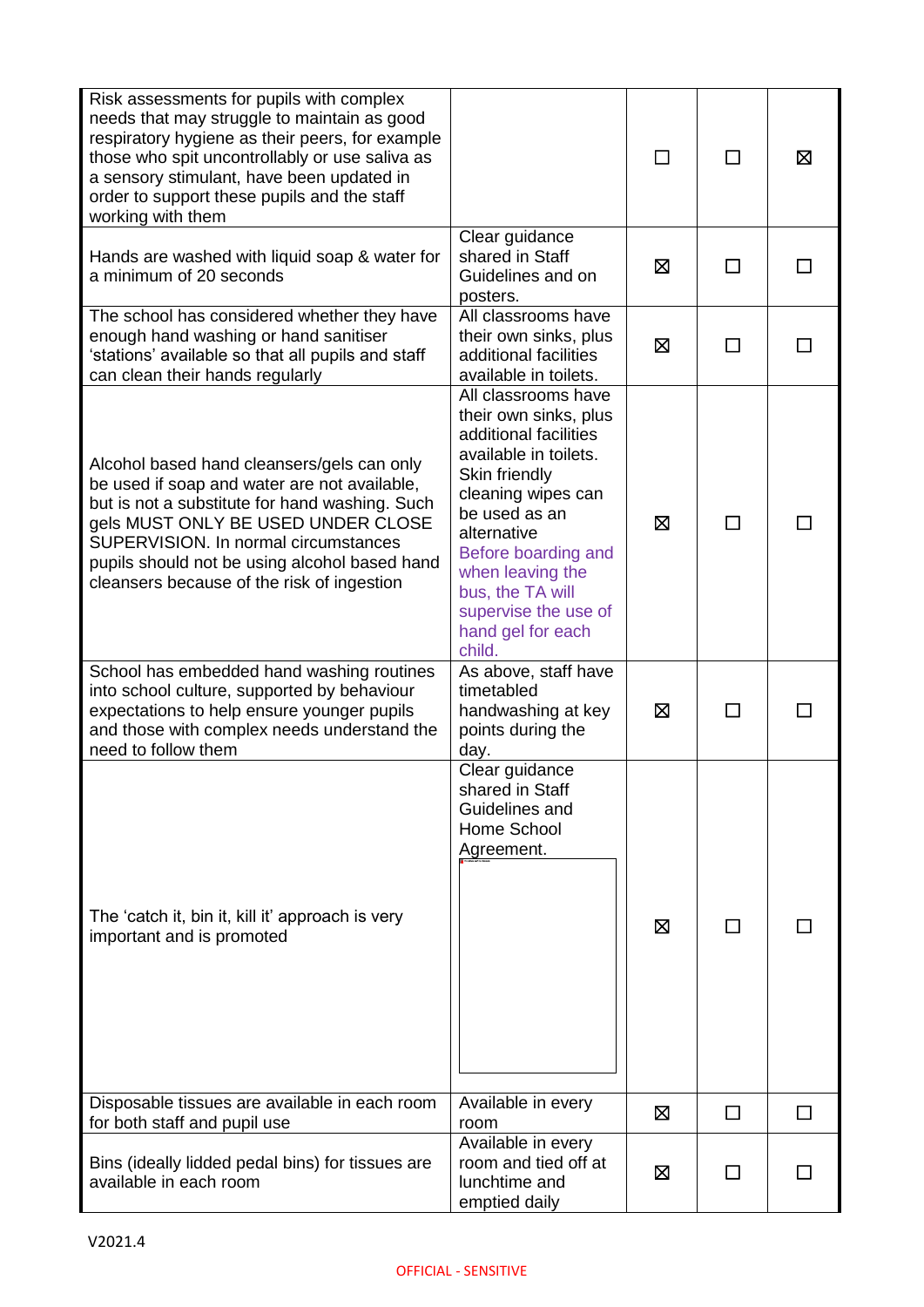| School has embedded the 'catch it, bin it, kill it'<br>approach to ensure younger pupils and those<br>with complex needs get this right, and that all<br>pupils understand that this is now part of how<br>the school operates             | Staff ensure children<br>use this approach $-$<br>posters in place.<br>The e-bug website<br>contains free<br>resources for<br>schools, including<br>materials to<br>encourage good<br>hand and respiratory<br>hygiene                                                                                                                                                                                                 | ⊠ | $\Box$ |   |
|--------------------------------------------------------------------------------------------------------------------------------------------------------------------------------------------------------------------------------------------|-----------------------------------------------------------------------------------------------------------------------------------------------------------------------------------------------------------------------------------------------------------------------------------------------------------------------------------------------------------------------------------------------------------------------|---|--------|---|
| <b>Inadequate Personal Protection &amp; PPE</b>                                                                                                                                                                                            |                                                                                                                                                                                                                                                                                                                                                                                                                       |   |        |   |
| Adults (staff and visitors) in Primary schools<br>DO wear face coverings in areas outside of<br>the classroom                                                                                                                              | Guidelines shared<br>with staff<br>Staff are wearing<br>face coverings in<br>offices and general<br>areas.                                                                                                                                                                                                                                                                                                            | 区 | ΙI     |   |
| Children in Primary schools do not need to<br>wear a face covering                                                                                                                                                                         | Letters sent to<br>parents and<br>published on<br>website<br>Although children<br>under 11 are exempt<br>from wearing face<br>coverings on the<br>bus, they are<br>welcome to do so if<br>parents feel they can<br>manage and so<br>wish. Those over 11<br>must wear a face<br>covering on the bus.                                                                                                                   | ⊠ |        |   |
| In Secondary schools face coverings should<br>be worn by adults and pupils when moving<br>around the premises, outside of classrooms,<br>such as in corridors and communal areas<br>where social distancing cannot easily be<br>maintained | Some individuals are<br>exempt from<br>wearing face<br>coverings. This<br>applies to those<br>who:<br>people who cannot<br>put on, wear or<br>remove a face<br>covering because of<br>a physical or mental<br><b>illness or</b><br><i>impairment</i> , or<br>disability<br>where putting on,<br>wearing or removing<br>a face covering will<br>cause you severe<br>distress<br>if you are speaking<br>to or providing |   | ΙI     | ⊠ |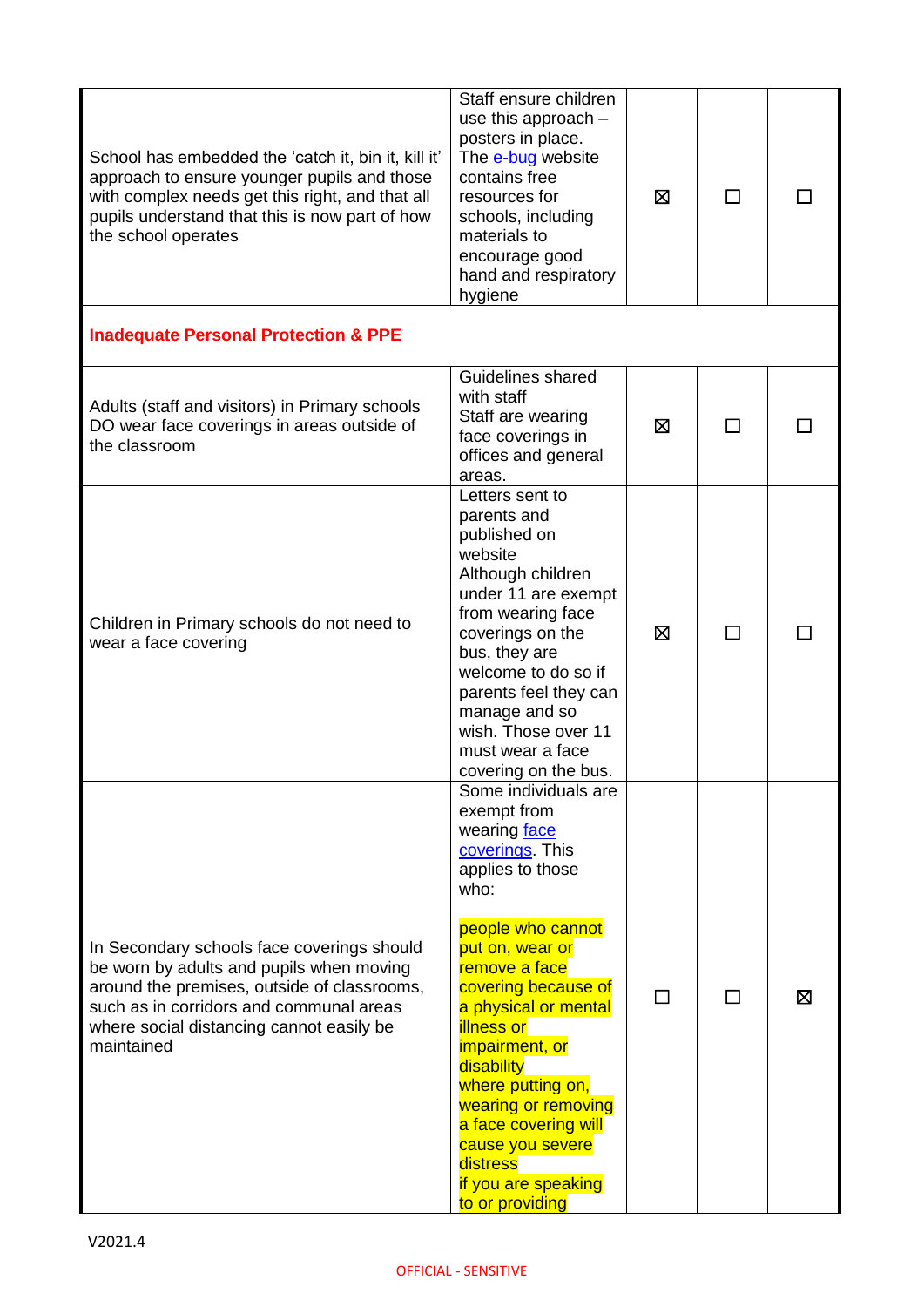|                                                                                                                                                                                                                      | assistance to<br>someone who relies<br>on lip reading, clear<br>sound or facial<br>expressions to<br>communicate<br>to avoid harm or<br>injury, or the risk of<br>harm or injury, to<br>yourself or others -<br>including if it would<br>negatively impact on<br>your ability to<br>exercise or<br>participate in a<br>strenuous activity<br>The same<br>exemptions will<br>apply in education<br>settings, and we<br>would expect<br>teachers and other<br>staff to be sensitive<br>to those needs,<br>noting that some<br>people are less able<br>to wear face<br>coverings and that<br>the reasons for this<br>may not be visible to<br>others. |        |               |   |
|----------------------------------------------------------------------------------------------------------------------------------------------------------------------------------------------------------------------|----------------------------------------------------------------------------------------------------------------------------------------------------------------------------------------------------------------------------------------------------------------------------------------------------------------------------------------------------------------------------------------------------------------------------------------------------------------------------------------------------------------------------------------------------------------------------------------------------------------------------------------------------|--------|---------------|---|
| In Secondary schools face coverings should<br>be worn in classrooms or during activities<br>where social distancing cannot be maintained<br>These measures will be in place until<br>Easter when it will be reviewed | This does not apply<br>in situations where<br>wearing a face<br>covering would<br>impact on the ability<br>to take part in<br>exercise or<br>strenuous activity,<br>for example in PE<br>lessons                                                                                                                                                                                                                                                                                                                                                                                                                                                   | $\Box$ | $\mathbf{I}$  | 区 |
| Transparent face coverings can also be worn,<br>but only to assist communication with<br>someone who relies on lip reading, clear<br>sound or facial expression to communicate                                       |                                                                                                                                                                                                                                                                                                                                                                                                                                                                                                                                                                                                                                                    |        | $\mathcal{L}$ | ⊠ |
| Face visors or shields can be worn by those<br>exempt from wearing a face covering but they<br>are not an equivalent alternative in terms of<br>source control of virus transmission                                 | Visors may protect<br>against droplet<br>spread in specific<br>circumstances but<br>are unlikely to be<br>effective in<br>preventing aerosol<br>transmission, and<br>therefore in a school<br>environment are<br>unlikely to offer<br>appropriate                                                                                                                                                                                                                                                                                                                                                                                                  | ⊠      | $\Box$        |   |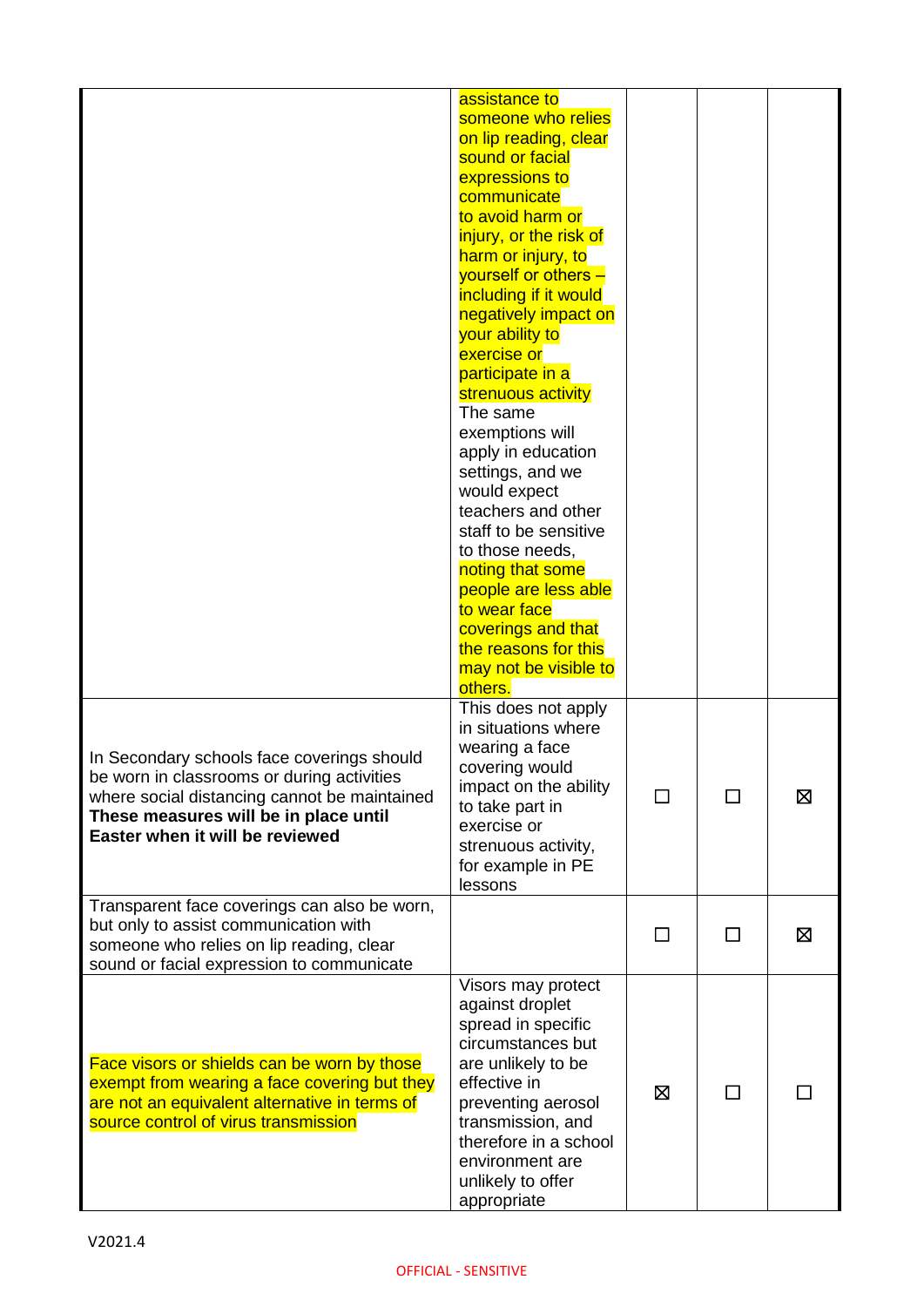|                                                                                                                                                                                                                                                                                                                                                             | protection to the<br>wearer. Visors<br>should only be used<br>by those exempt<br>from wearing a face<br>covering after<br>carrying out a risk<br>assessment for the<br>specific situation and<br>should always be<br>cleaned<br>appropriately |   |               |  |
|-------------------------------------------------------------------------------------------------------------------------------------------------------------------------------------------------------------------------------------------------------------------------------------------------------------------------------------------------------------|-----------------------------------------------------------------------------------------------------------------------------------------------------------------------------------------------------------------------------------------------|---|---------------|--|
| Face coverings do not need to be worn by<br>pupils when outdoors on the premises                                                                                                                                                                                                                                                                            | Letters sent to<br>parents and<br>published on<br>website                                                                                                                                                                                     | ⊠ | <b>Talent</b> |  |
| Those who rely on visual signals for<br>communication, or communicate with or<br>provide support to such individuals, are<br>currently exempt from any requirement to<br>wear face coverings in schools or in public<br>places                                                                                                                              | Parents who are<br>exempt inform staff                                                                                                                                                                                                        | ⊠ | ΙI            |  |
| Pupils are instructed to:<br>• not touch the front of their face covering<br>during use or when removing it<br>· dispose of temporary face coverings in a<br>'black bag' waste bin (not recycling bin)<br>• place reusable face coverings in a plastic<br>bag they can take home with them<br>• wash their hands again before heading to<br>their classroom | Discussed during<br>assemblies.                                                                                                                                                                                                               | ⊠ | ΙI            |  |
| Clear instructions are provided to staff and<br>pupils on how to put on, remove, store and<br>dispose of face coverings, to avoid<br>inadvertently increasing the risks of<br>transmission                                                                                                                                                                  | Discussed during<br>staff meetings and in<br>assemblies.                                                                                                                                                                                      | ⊠ |               |  |
| Safe wearing of face coverings requires<br>cleaning of hands before and after touching -<br>including to remove or put them on $-$ and the<br>safe storage of them in individual, sealable<br>plastic bags between use                                                                                                                                      | Discussed during<br>staff meetings and in<br>assemblies.                                                                                                                                                                                      | ⊠ | $\Box$        |  |
| Where a face covering becomes damp, it<br>should not be worn and the face covering<br>should be replaced carefully                                                                                                                                                                                                                                          | Staff aware<br>Staff and pupils may<br>consider bringing a<br>spare face covering<br>to wear if their face<br>covering becomes<br>damp during the day<br>We have a small<br>supply of masks<br>available.                                     | ⊠ | $\mathbf{I}$  |  |
| Where anybody is struggling to access a face<br>covering, or where they are unable to use their<br>face covering due to having forgotten it or it<br>having become soiled or unsafe, the school<br>has taken steps to have a small contingency<br>supply available to meet such needs                                                                       | We have a small<br>supply of masks<br>available.                                                                                                                                                                                              | ⊠ |               |  |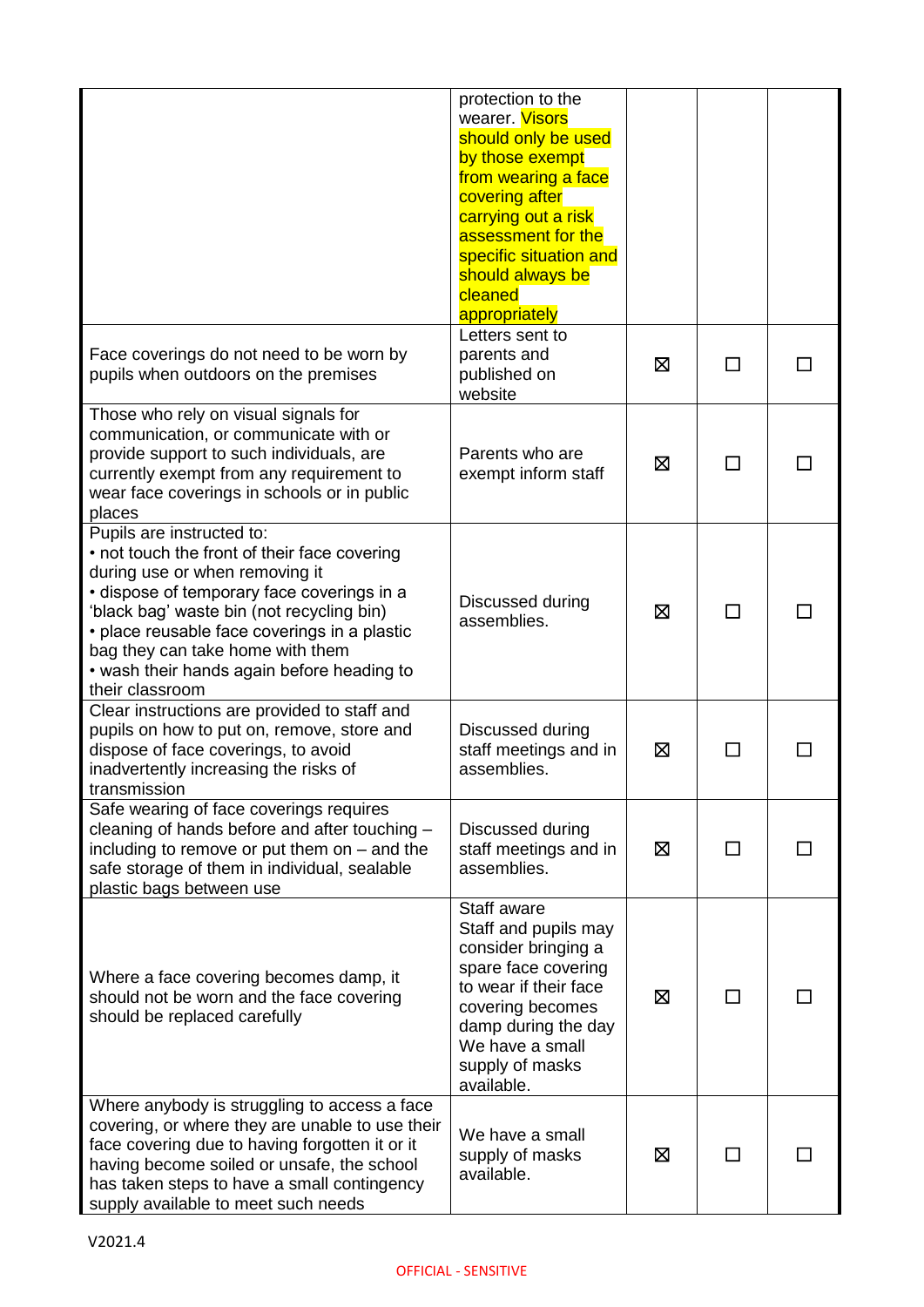| School has a process for when face coverings<br>are worn within the school and how they<br>should be removed                                                                                                                                                                                                                                                                                                                                                                                                                                                                                 | Staff aware and N/A<br>for pupils.<br>This procedure<br>should be<br>communicated<br>clearly to pupils and<br>staff                                                                                        | ⊠       | П  |   |
|----------------------------------------------------------------------------------------------------------------------------------------------------------------------------------------------------------------------------------------------------------------------------------------------------------------------------------------------------------------------------------------------------------------------------------------------------------------------------------------------------------------------------------------------------------------------------------------------|------------------------------------------------------------------------------------------------------------------------------------------------------------------------------------------------------------|---------|----|---|
| Adjustments to be made for pupils with SEND<br>who may be distressed if required to remove a<br>face covering against their wishes                                                                                                                                                                                                                                                                                                                                                                                                                                                           |                                                                                                                                                                                                            | $\perp$ | ΙI | ⊠ |
| PPE will need to be worn by a member of staff<br>if a pupil becomes unwell with symptoms of<br>coronavirus while in their setting and needs<br>direct personal care until they can return<br>home. A face mask should be worn by the<br>supervising adult if a distance of 2 metres<br>cannot be maintained. If contact with the pupil<br>is necessary, then gloves, an apron and a<br>face mask should be worn by the supervising<br>adult. If there is a risk of splashing to the eyes,<br>for example from coughing, spitting, or<br>vomiting, then eye protection should also be<br>worn | PPE available in the<br>main office.<br>safe working in<br>education, childcare<br>and children's social<br>care                                                                                           | 区       | ΙI |   |
| PPE for coronavirus (COVID-19) is required<br>when performing aerosol generating<br>procedures (AGPs)                                                                                                                                                                                                                                                                                                                                                                                                                                                                                        |                                                                                                                                                                                                            | $\perp$ | П  | ⊠ |
| When working with children and young people<br>who cough, spit or vomit but do not have<br>coronavirus (COVID-19) symptoms, only any<br>PPE that would be routinely worn, is worn                                                                                                                                                                                                                                                                                                                                                                                                            | Staff aware                                                                                                                                                                                                | ⊠       | □  |   |
| <b>Visitors, Contractors &amp; Spread of Coronavirus</b>                                                                                                                                                                                                                                                                                                                                                                                                                                                                                                                                     |                                                                                                                                                                                                            |         |    |   |
| All visitors and contractors must make pre-<br>arranged appointments or they will not be<br>allowed on site                                                                                                                                                                                                                                                                                                                                                                                                                                                                                  | All visits must be<br>pre-booked and<br>approved by the<br><b>EHT</b>                                                                                                                                      | Ŋ       |    |   |
| School ensures site guidance on physical<br>distancing and hygiene is explained to visitors<br>and contractors on or before arrival                                                                                                                                                                                                                                                                                                                                                                                                                                                          | In place                                                                                                                                                                                                   | ⊠       | □  |   |
| Where visits can happen outside of school<br>hours, they are arranged as such                                                                                                                                                                                                                                                                                                                                                                                                                                                                                                                | In place                                                                                                                                                                                                   | ⊠       | □  | □ |
| Contractors to attend by agreement only after<br>school have satisfied themselves that it is<br>necessary for the visit to take place at that<br>time and that all required controls are in place<br>to allow the work to continue safely                                                                                                                                                                                                                                                                                                                                                    | All visits must be<br>pre-booked and<br>approved by the<br><b>EHT</b>                                                                                                                                      | ⊠       |    |   |
| Contractors to provide updated risk<br>assessment prior to visit which includes their<br>own controls round infection spread<br>prevention                                                                                                                                                                                                                                                                                                                                                                                                                                                   | All contractors<br>already expected to<br>provide RAs<br>Times of visits may<br>need to be adapted<br>to take in to account<br>the ability to<br>maintain appropriate<br>social distancing<br>measures and | ⊠       |    |   |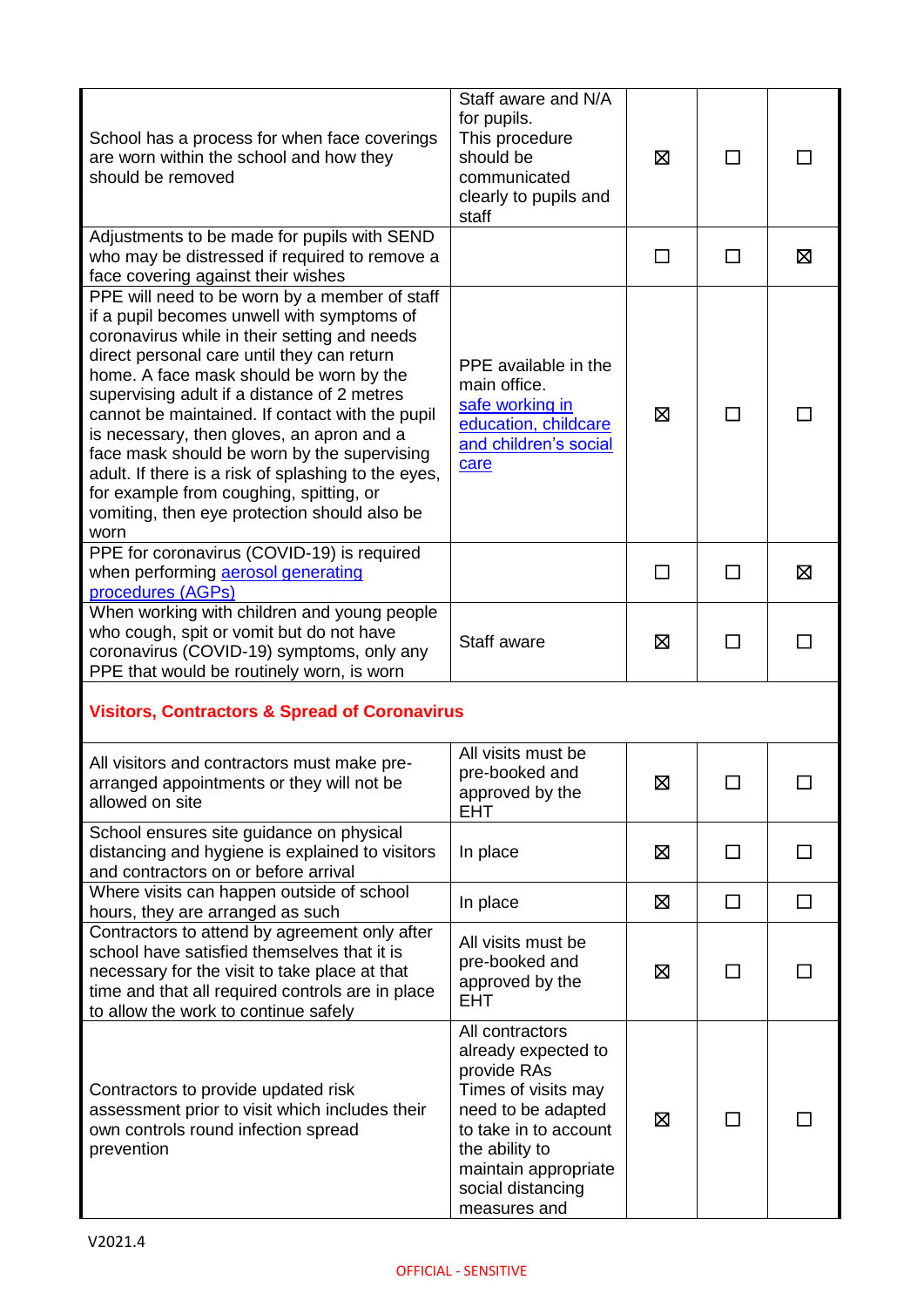|                                                                                                                                                                                                      | availability of<br>resources to<br>effectively clean<br>following the visits                                                                                                                                                                                                                                                                                                                                                                                                                                                                                                                                                                                                                |   |              |  |
|------------------------------------------------------------------------------------------------------------------------------------------------------------------------------------------------------|---------------------------------------------------------------------------------------------------------------------------------------------------------------------------------------------------------------------------------------------------------------------------------------------------------------------------------------------------------------------------------------------------------------------------------------------------------------------------------------------------------------------------------------------------------------------------------------------------------------------------------------------------------------------------------------------|---|--------------|--|
| As normal, school engages with their local<br>immunisation providers to provide<br>immunisation programmes on site, ensuring<br>these are delivered in keeping with the<br>school's control measures | In place<br>These programmes<br>are essential for<br>children's health and<br>wellbeing                                                                                                                                                                                                                                                                                                                                                                                                                                                                                                                                                                                                     | ⊠ | ΙI           |  |
| A record is kept of all visitors with sufficient<br>detail to support rapid contact tracing if<br>required by NHS Test and Trace.                                                                    | Already in place -<br>electronic sign in<br>system                                                                                                                                                                                                                                                                                                                                                                                                                                                                                                                                                                                                                                          | ⊠ | $\mathsf{L}$ |  |
| <b>Inadequate Ventilation</b>                                                                                                                                                                        |                                                                                                                                                                                                                                                                                                                                                                                                                                                                                                                                                                                                                                                                                             |   |              |  |
| Occupied spaces must always be well<br>ventilated and a comfortable teaching<br>environment maintained                                                                                               | Windows will be kept<br>open and doors if<br>safe to do so - Clear<br>guidance shared in<br><b>Staff Guidelines.</b><br>Any fans will be left<br>on during the day.<br>This can be<br>achieved by a<br>variety of measures<br>including:<br>mechanical<br>ventilation systems<br>- these should be<br>adjusted to increase<br>the ventilation rate<br>wherever possible,<br>and checked to<br>confirm that normal<br>operation meets<br>current guidance (if<br>possible, systems<br>should be adjusted<br>to full fresh air or, if<br>not, then systems<br>should be operated<br>as normal as long as<br>they are within a<br>single room and<br>supplemented by an<br>outdoor air supply) | ⊠ | $\Box$       |  |
| Ventilate spaces with outdoor air                                                                                                                                                                    | Windows will be kept<br>open and doors if<br>safe to do so - Clear<br>guidance shared in<br><b>Staff Guidelines.</b><br><b>Natural ventilation</b><br>$-$ if necessary<br>external opening<br>doors may also be<br>used provided this<br>doesn't compromise                                                                                                                                                                                                                                                                                                                                                                                                                                 | ⊠ | $\Box$       |  |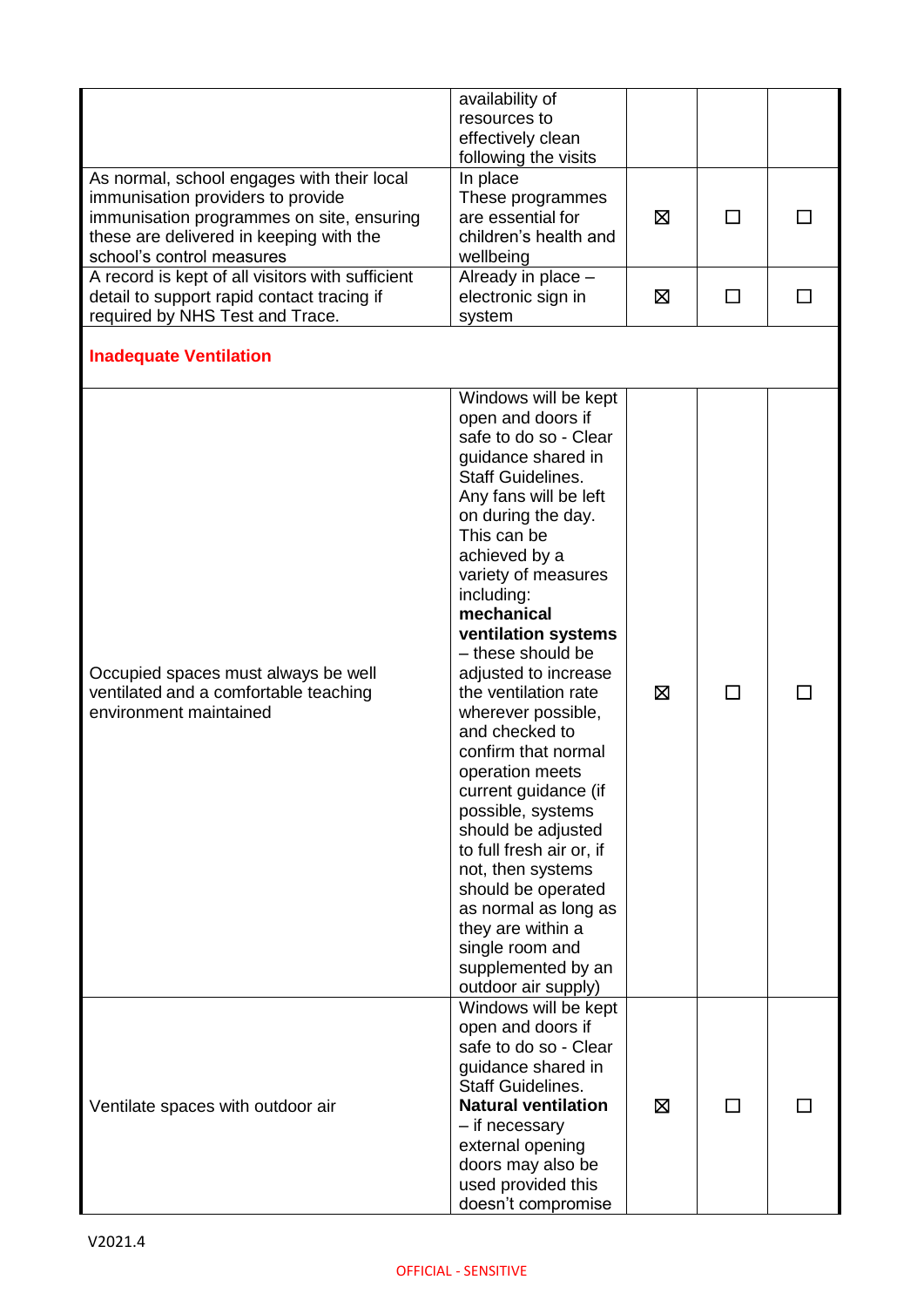|                                                                                                                                                                         | safeguarding<br>measures                                                                                                                                                                                                                                                                                                                                  |   |              |   |
|-------------------------------------------------------------------------------------------------------------------------------------------------------------------------|-----------------------------------------------------------------------------------------------------------------------------------------------------------------------------------------------------------------------------------------------------------------------------------------------------------------------------------------------------------|---|--------------|---|
| Where possible, occupied room windows<br>should be open                                                                                                                 | Windows will be kept<br>open if safe to do so<br>- Clear guidance<br>shared in Staff<br>Guidelines.                                                                                                                                                                                                                                                       | ⊠ |              |   |
| Switch air handling units with recirculation to<br>100% outdoor air where this is not possible,<br>systems are operated as normal                                       | Further advice on<br>this can be found in<br><b>Health and Safety</b><br>Executive guidance<br>on air conditioning<br>and ventilation<br>during the<br>coronavirus<br>outbreak and CIBSE<br>coronavirus (COVID-<br>19) advice.                                                                                                                            |   |              | ⊠ |
| Prop doors open, where safe to do so (bearing<br>in mind fire safety and safeguarding), to limit<br>use of door handles and assist with creating a<br>throughput of air | Doors are propped<br>open where possible<br>to minimise touching<br>them.<br>Fire doors must not<br>be propped open<br>unless they have a<br>self-closing hold<br>open device fitted                                                                                                                                                                      | ⊠ |              |   |
| In cold weather where the school heating<br>system is activated, windows are open to<br>provide trickle ventilation rather than being<br>fully open                     | Where possible<br>windows are partially<br>open if the heating is<br>on. Discussed at<br>staff briefing.<br>natural ventilation<br>- opening windows<br>(in cooler weather<br>windows should be<br>opened just enough<br>to provide constant<br>background<br>ventilation, and<br>opened more fully<br>during breaks to<br>purge the air in the<br>space) | ⊠ | П            |   |
| Consideration given to opening high level<br>windows in preference to low level to reduce<br>draughts                                                                   | Where possible high<br>windows are used.<br>Discussed at staff<br>briefing.                                                                                                                                                                                                                                                                               | ⊠ | $\mathbf{I}$ |   |
| Consideration given to only opening every<br>other window instead of all windows when the<br>heating is activated                                                       | Where possible<br>alternate windows<br>are used, when the<br>heating is on.<br>Discussed at staff<br>briefing.                                                                                                                                                                                                                                            | ⊠ | П            |   |
| The school offers flexibility to allow additional,<br>suitable indoor clothing                                                                                          | Children are asked<br>to wear their school                                                                                                                                                                                                                                                                                                                | Ø | П            |   |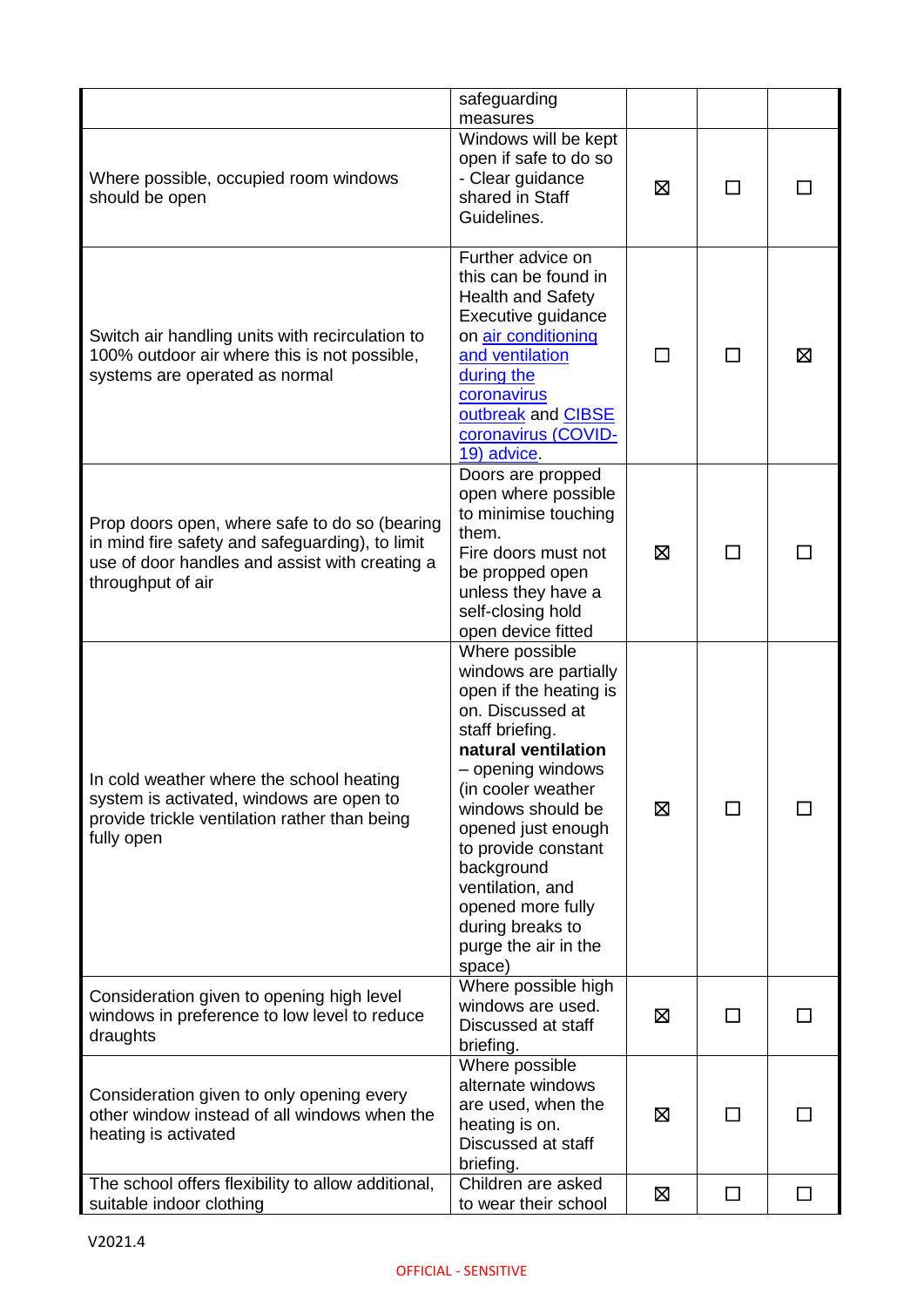|                                                                                                                                                                   | children wear                                                                                                                                                                                 | uniform but parents<br>are asked to ensure<br>additional base<br>layers - Letter sent.<br>For more information<br>see School uniform |                  |                   |            |                    |
|-------------------------------------------------------------------------------------------------------------------------------------------------------------------|-----------------------------------------------------------------------------------------------------------------------------------------------------------------------------------------------|--------------------------------------------------------------------------------------------------------------------------------------|------------------|-------------------|------------|--------------------|
| Furniture rearranged where possible to avoid<br>direct drafts                                                                                                     | this.                                                                                                                                                                                         | Staff have been<br>asked to consider                                                                                                 | ⊠                |                   | П          |                    |
| Heating should be used as necessary to<br>ensure comfort levels are maintained<br>particularly in occupied spaces                                                 |                                                                                                                                                                                               | Already in place                                                                                                                     | 区                |                   | П          | H                  |
| When heating is activated and windows are on<br>trickle vent, consideration is given to<br>employing desk fans to move any stagnant<br>pockets of air             | Staff were asked to<br>consider this but<br>didn't feel that desk<br>fans were<br>necessary.<br>Desk fans are<br>pointed away from<br>people and pointed<br>at walls etc.                     |                                                                                                                                      | П<br>ΙI          |                   |            | ⊠                  |
| If school needs to use additional heaters they<br>only use sealed, oil filled electric heaters                                                                    | Not required as we<br>have under floor<br>heating and back up<br>electric wall heaters<br>in place.<br>Electric fan heaters<br>used sparingly due<br>to increased fire and<br>electrical risk |                                                                                                                                      | П                |                   | П          | ⊠                  |
| Arrangements for Boarding Schools During Pandemic - N/A                                                                                                           |                                                                                                                                                                                               |                                                                                                                                      |                  |                   |            |                    |
| Have you consulted with the people/representatives undertaking the<br>activity as part of the preparation of this risk assessment                                 |                                                                                                                                                                                               |                                                                                                                                      |                  | Yes $\boxtimes$   |            | No <sub>1</sub>    |
| What is the level of risk for this activity/situation with existing control<br>measures                                                                           |                                                                                                                                                                                               |                                                                                                                                      | <b>High</b><br>区 |                   | <b>Med</b> | Low<br>$\sim$      |
| Is the risk adequately controlled with existing control measures                                                                                                  |                                                                                                                                                                                               |                                                                                                                                      |                  | Yes $\square$     |            | $No \n  \boxtimes$ |
| Have you identified any further control measures needed to control<br>the risk and recorded them in the action plan                                               |                                                                                                                                                                                               |                                                                                                                                      |                  | Yes $\boxtimes$   |            | No $\square$       |
| <b>ACTION PLAN</b> (insert additional rows if required)                                                                                                           |                                                                                                                                                                                               |                                                                                                                                      |                  | To be actioned by |            |                    |
| Further control measures to reduce risks so far as is<br>reasonably practicable                                                                                   |                                                                                                                                                                                               | <b>Name</b>                                                                                                                          |                  |                   | Date       |                    |
| Whilst our usual Fire Evacuation procedures apply,<br>staff know to stay in their bubbles and socially<br>distance between bubbles as in the Staff<br>Guidelines. |                                                                                                                                                                                               |                                                                                                                                      |                  | In place          |            |                    |
| Staff will administer First Aid within bubbles.                                                                                                                   |                                                                                                                                                                                               |                                                                                                                                      |                  | In place          |            |                    |
| Use 'spots' and signage to support social<br>distancing in outdoor areas.                                                                                         |                                                                                                                                                                                               |                                                                                                                                      |                  | In place          |            |                    |
| Ensure antibac wipes are available in the<br>staffroom, by the photocopier and toilets.                                                                           |                                                                                                                                                                                               |                                                                                                                                      |                  | In place          |            |                    |